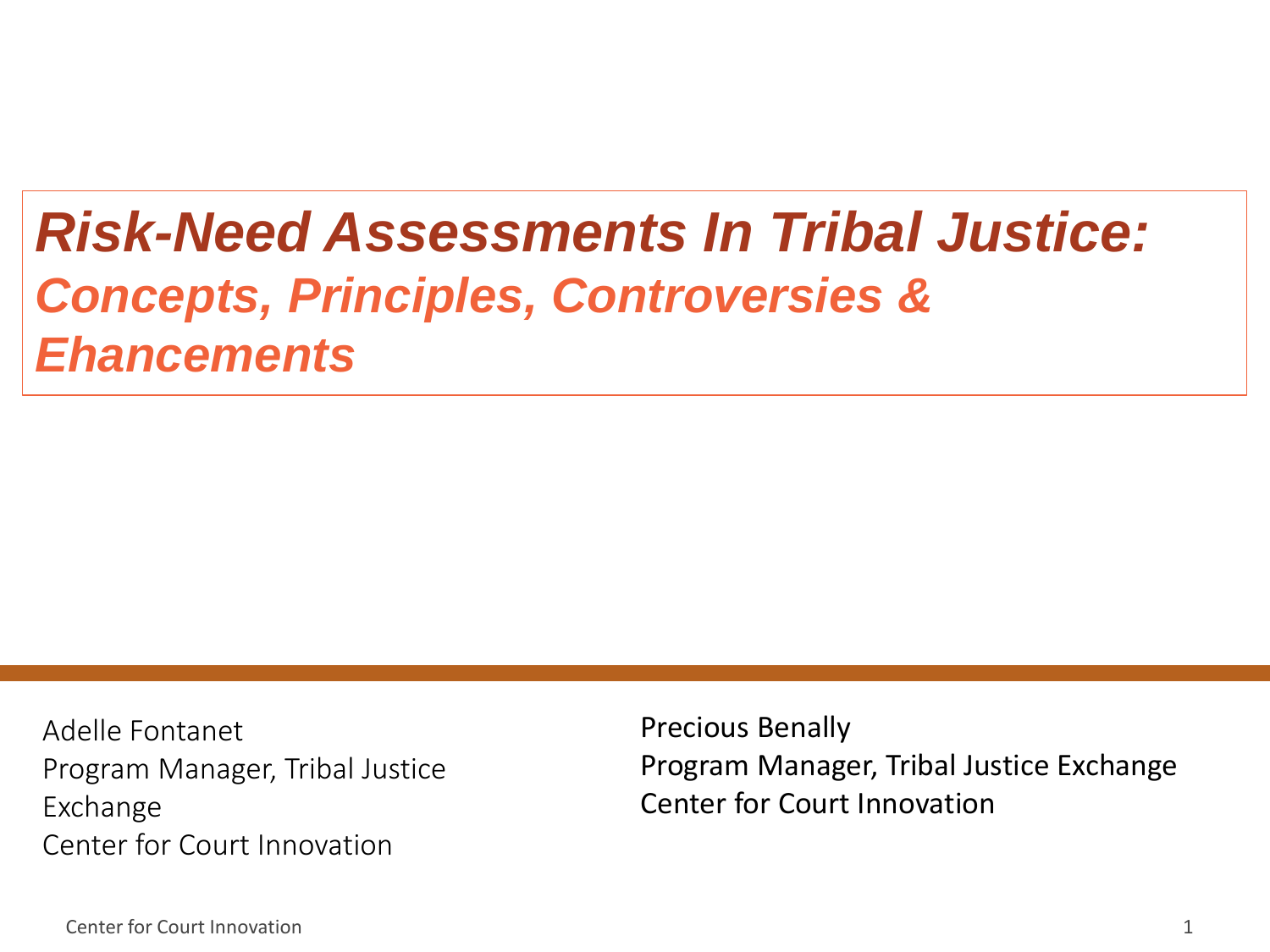

- ▶ Background: RNR Theory & Rise of Risk Assessment
- ► Defining Risk & the Risk Principle
- ► Use in Treatment and Alternate Sentencing
- ► Assessing Risk: Principles for Effective Risk Assessment
- ► Use of RNR tools in Indian Country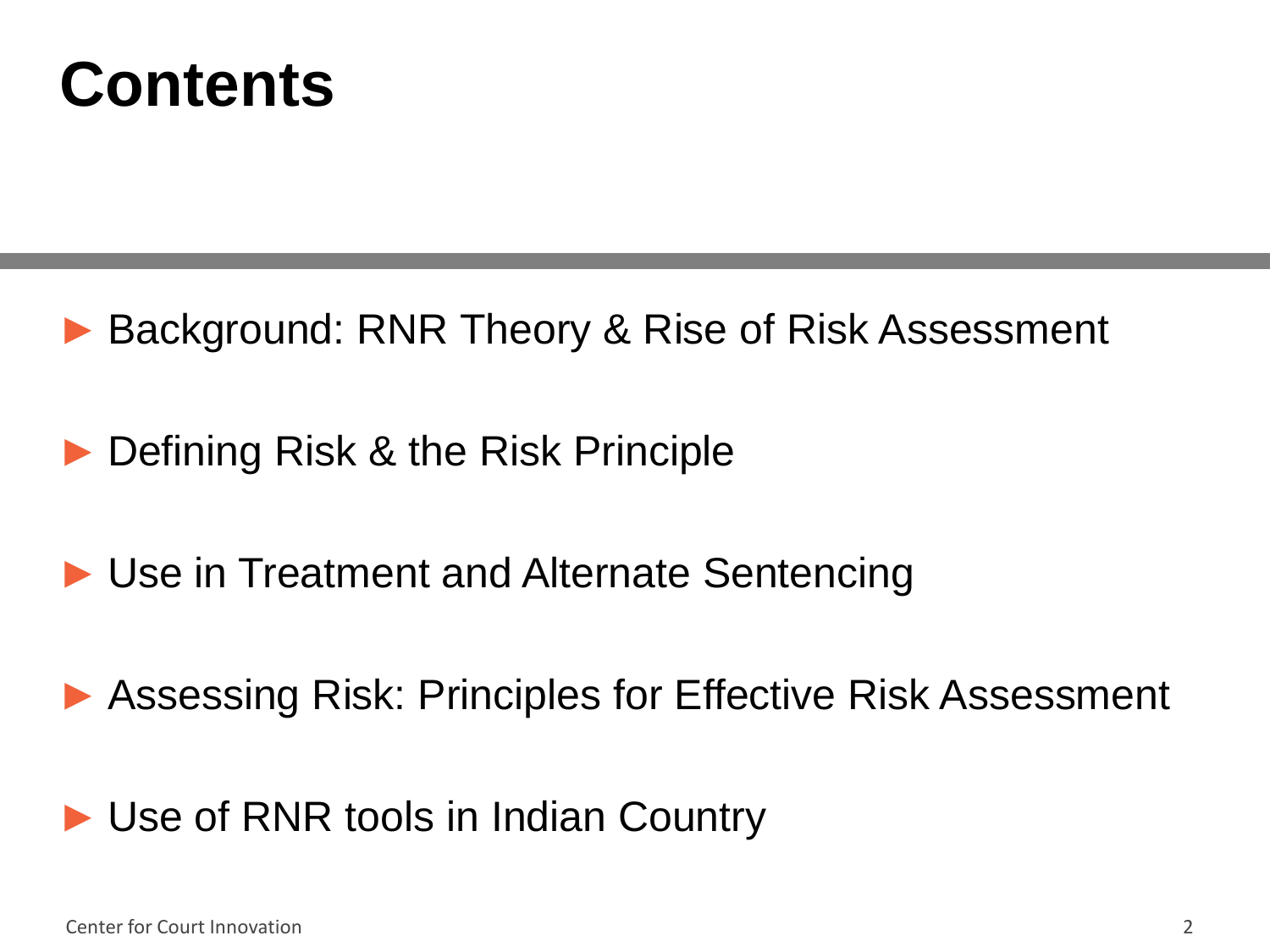### **Lay of the Land**

- ► Who is currently using an risk need responsivity assessment in their tribal courts?
- ► Which assessments do you use?
- ► On a scale of 1 to 5 how much do you like your assessment?
	- $\blacktriangleright$  1 = It's garbage
	- $\triangleright$  5 = Its AWESOME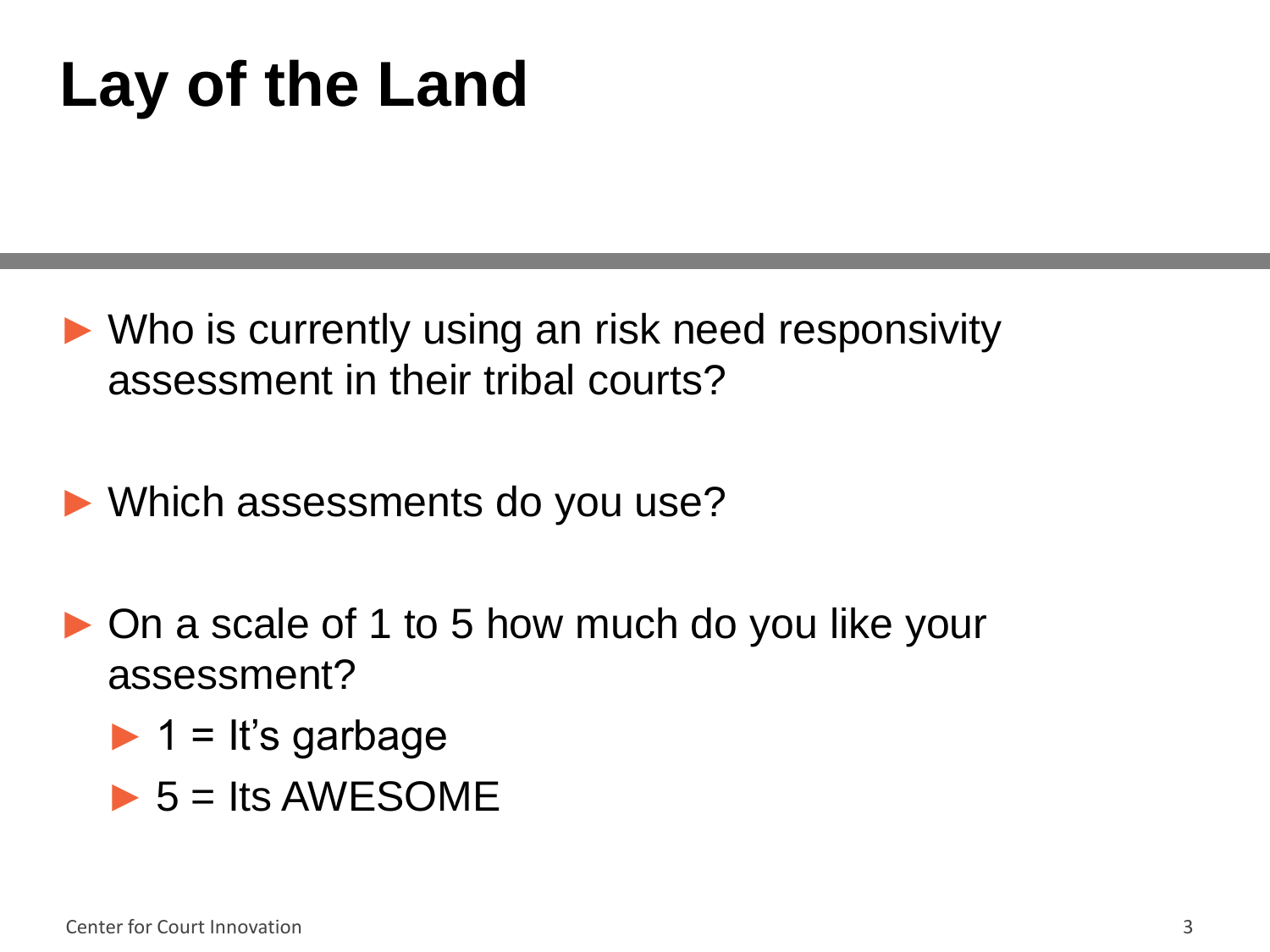### **Risk-Need-Responsivity Theory in a Nutshell**

- ▶ A model of crime prevention rooted in behavioral psychology (with a preference toward therapeutic intervention).
- ▶ Composed of three core principles.
- ▶Grounded in three decades of research and a major influence in the resurgence of the rehabilitative model in corrections.

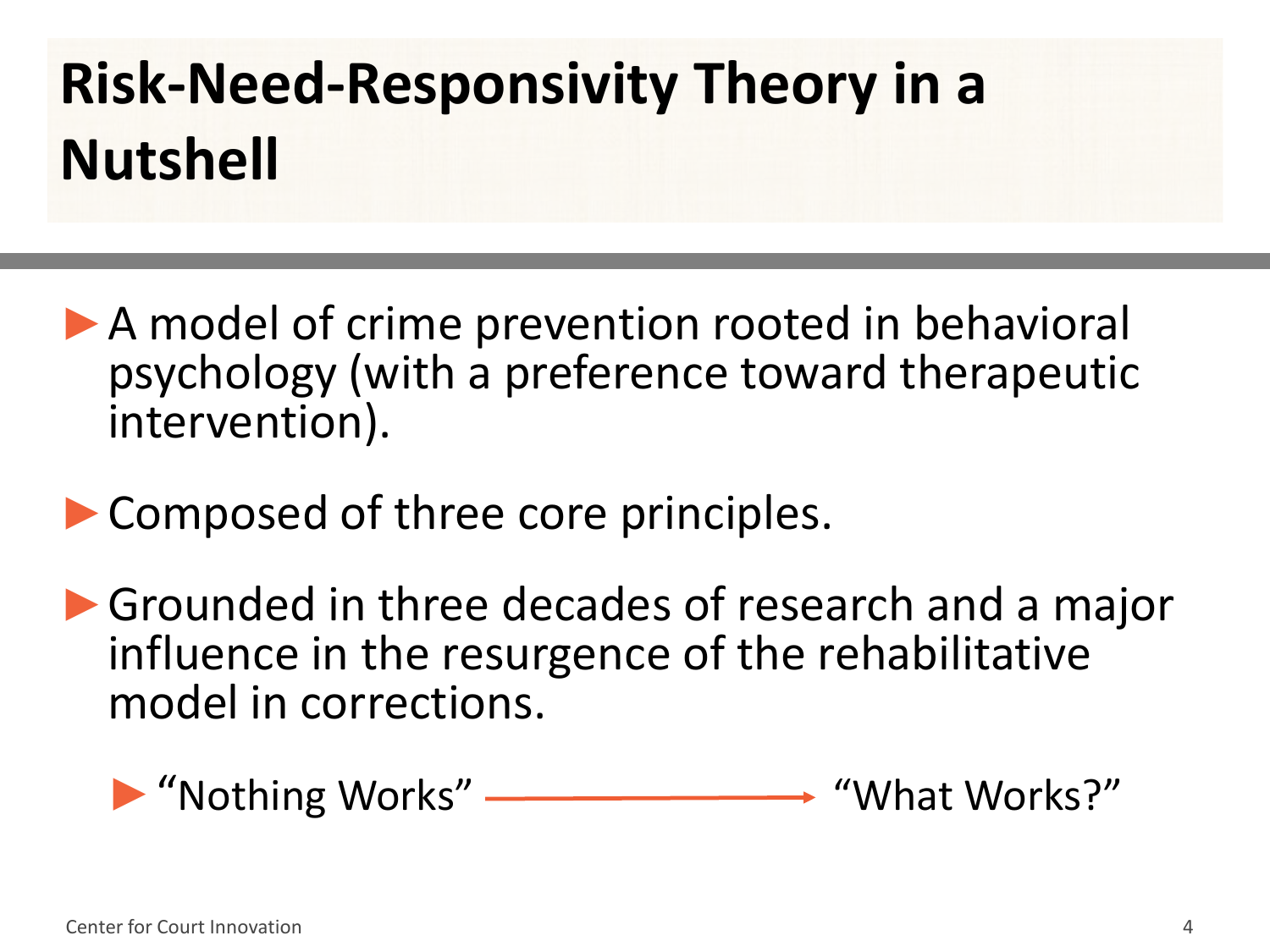### **Risk-Need-Responsivity Theory: The Three Core Principles**

### ►Risk Principle: **Who** to target.

Intervention is most effective with higher-risk individuals (risk of reoffending).

### ►Need Principle: **What** to target.

▶ Assess and target "criminogenic" needs (i.e., needs that fuel criminal behavior).

#### ▶ Responsivity Principle: **How** to intervene.

► Tailor intervention to the characteristics and learning styles of the individual.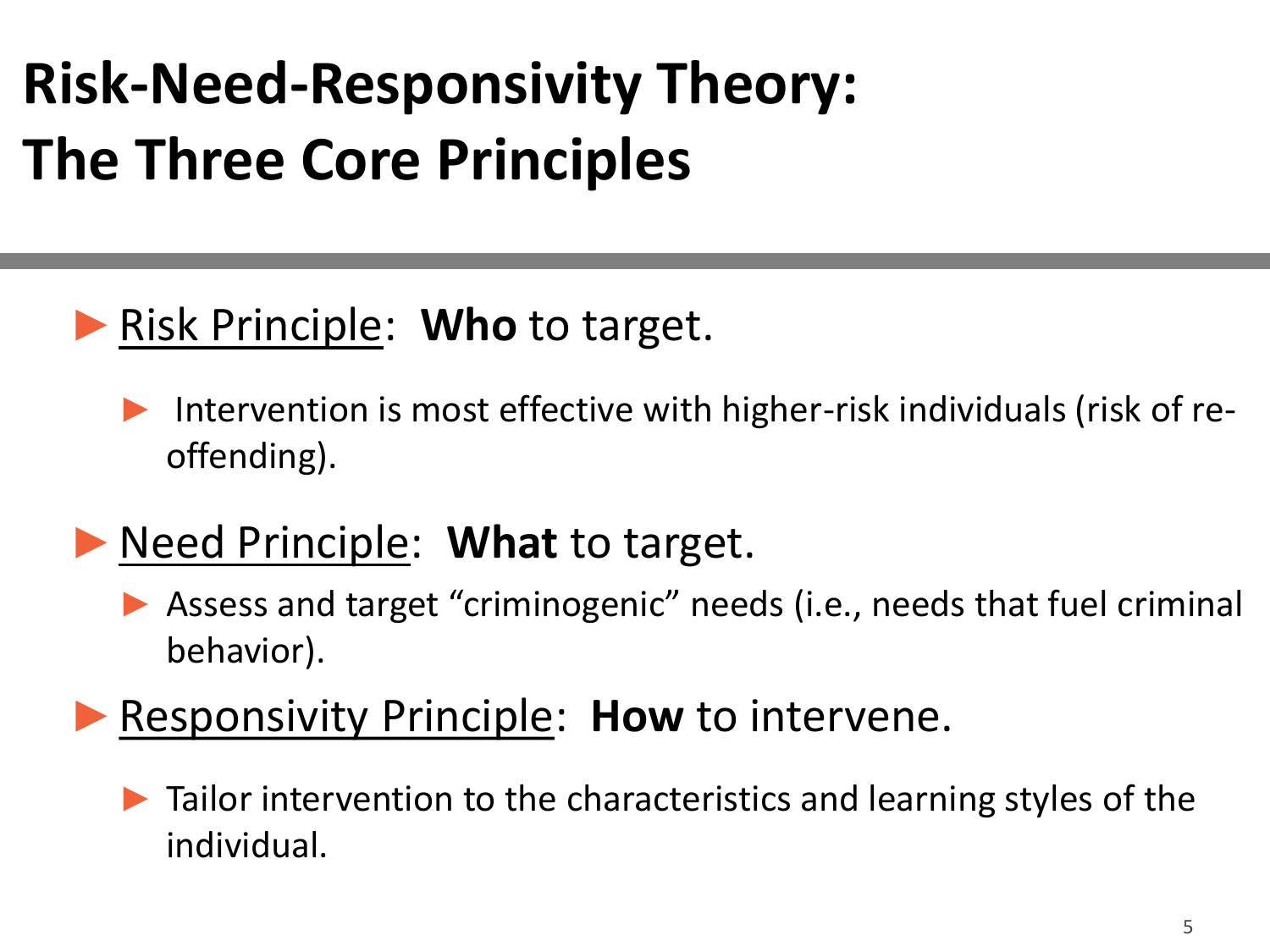### **Disregarding the Risk Principle…**

…here's the risk:

- ▶ Best Case Scenario: Depletion of scarce resources.
- ►Worst Case Scenario: Inappropriate treatments and/or increased risk of recidivism for previously low-risk offenders.

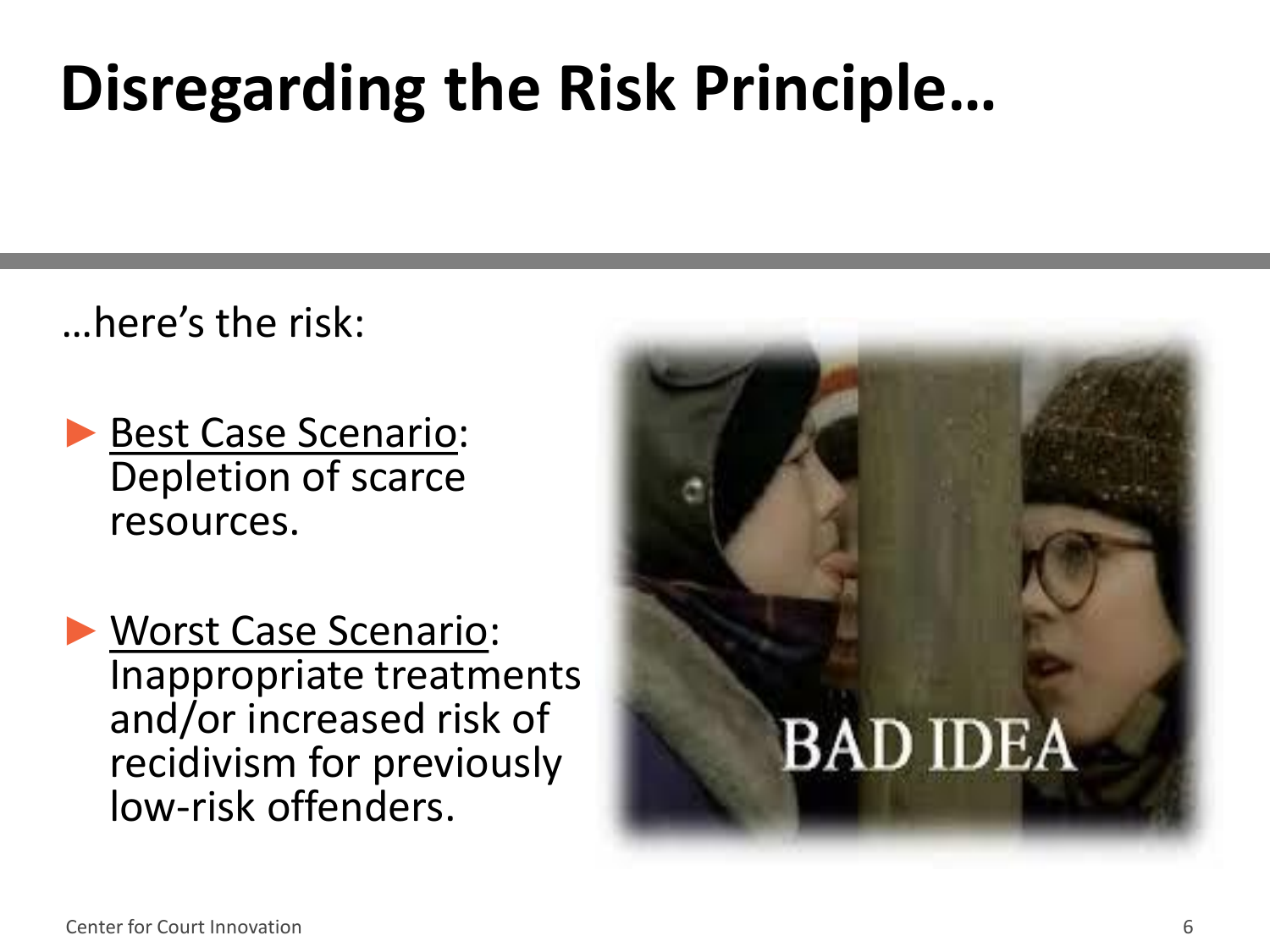### **Rise of Risk Assessment in Criminal Justice**

- ► The first actuarial parole prediction instruments date back to 1930s in Illinois.
- $\blacktriangleright$  The reason for the new debate is not so much the fact of risk prediction or actuarial risk prediction but the exponential rise in their use.
	- ►Increased from five states in 1998 to 28 states in 2004.
	- ► There are now up to 60 risk assessment systems in use by jurisdictions across the country.
- ►Development and use of "dynamic risk-needs assessment" in the context of rehabilitative practice complicates the debate.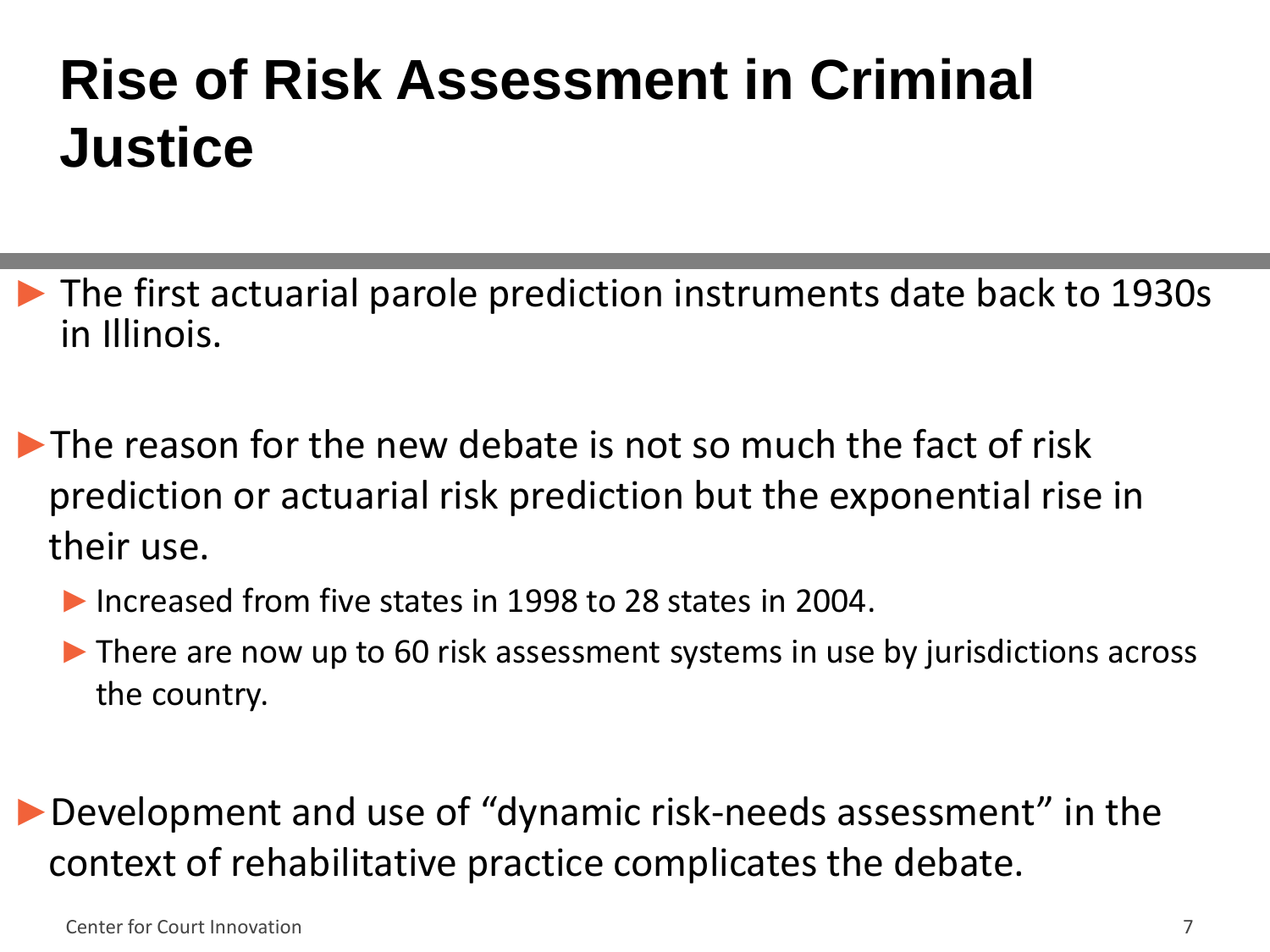#### Foundation

## **DEFINING RISK**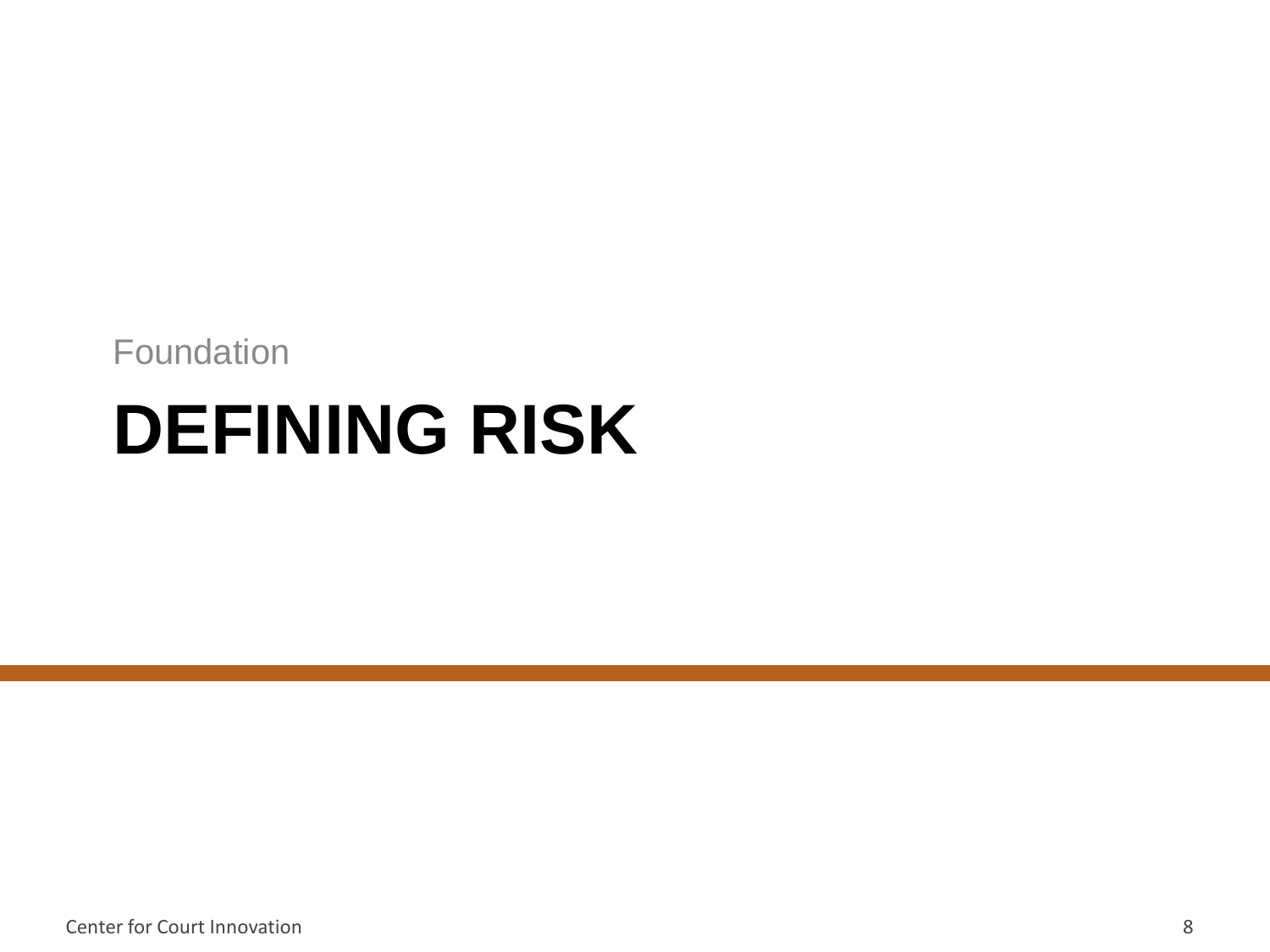### **Here, Risk =**

Likelihood of re-arrest for any charge.

Usually within the next six months to one year…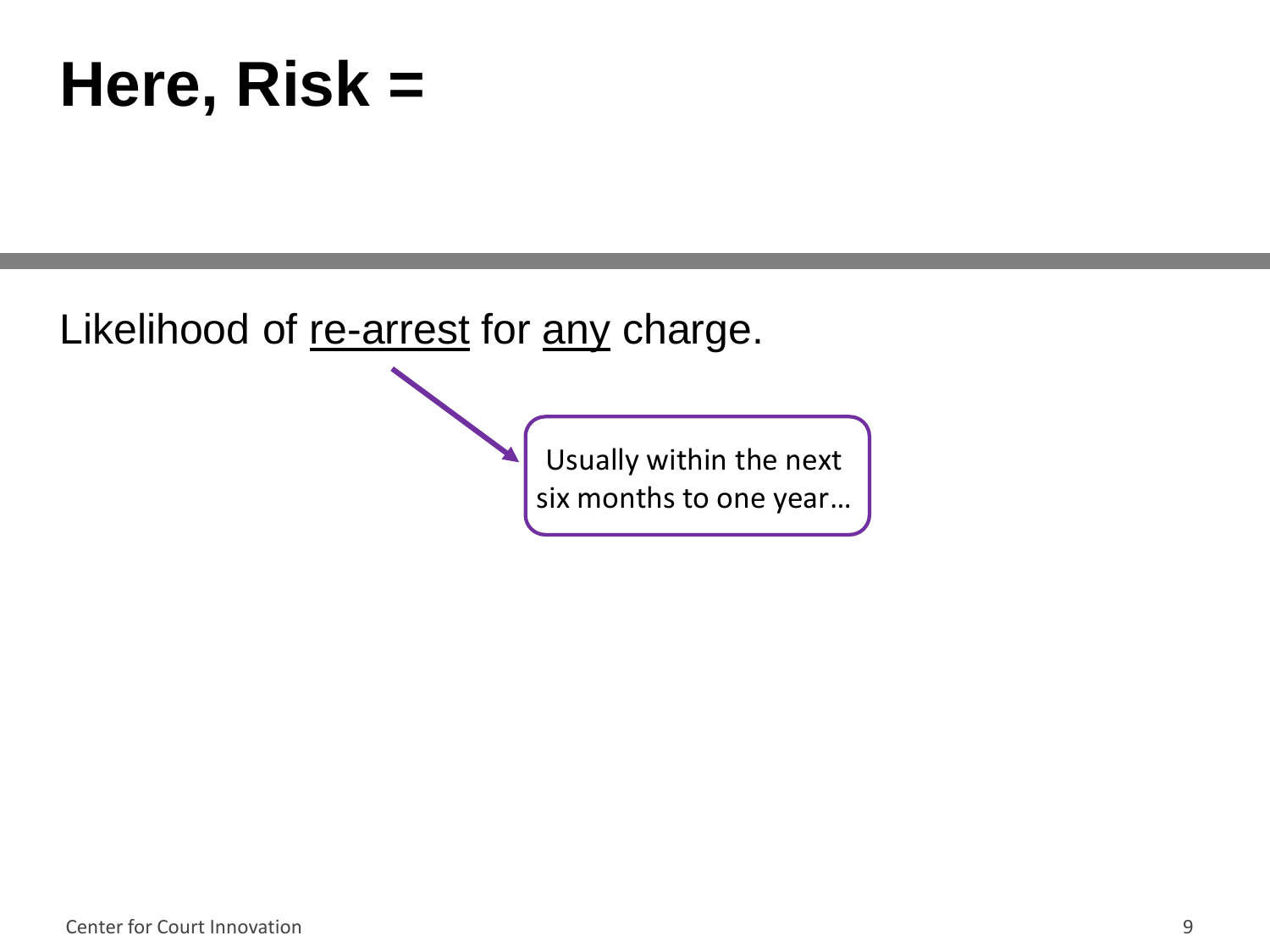### **Risk ≠**

*While relevant to decision-making…*

- ► Risk ≠ Clinical Severity
- $\blacktriangleright$  Risk  $\neq$  Current Charge

#### *And in most risk assessment tools….*

- ► Risk  $\neq$  Flight Risk (less than one percent of defendants engage in "flight")
- $\blacktriangleright$  Risk  $\neq$  Failure to Appear (FTA)
- ► Risk ≠ Violence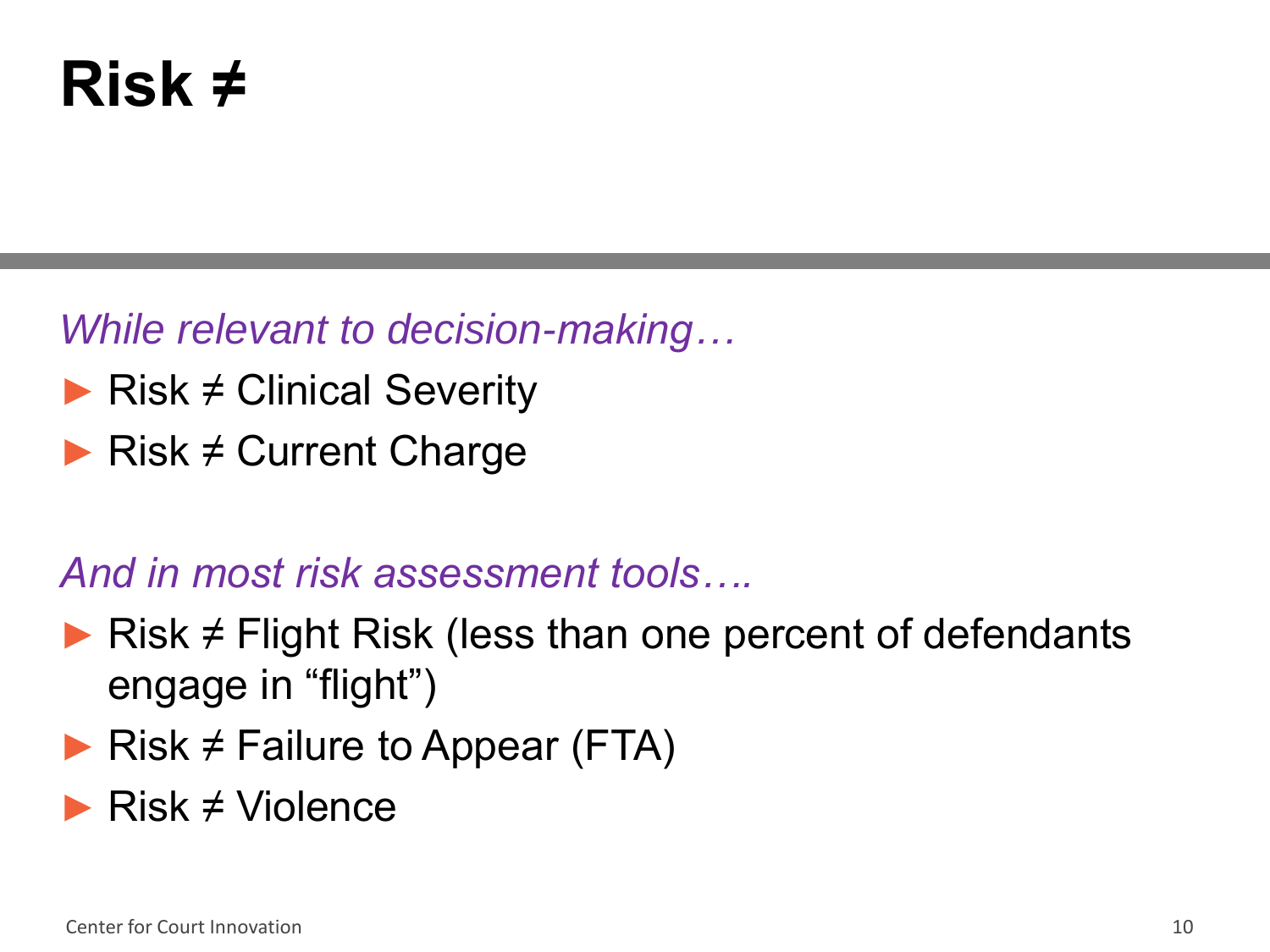

Vary the intensity of intervention (treatment & supervision) by risk level.

▶ Higher-Risk: Provide more intensive intervention.

#### ► Lower-Risk: Intervention can be harmful: *Why?*

- Interferes with work or school.
- Increases contact with higher-risk peers.
- Can stigmatize and produce psychologically damaging effects.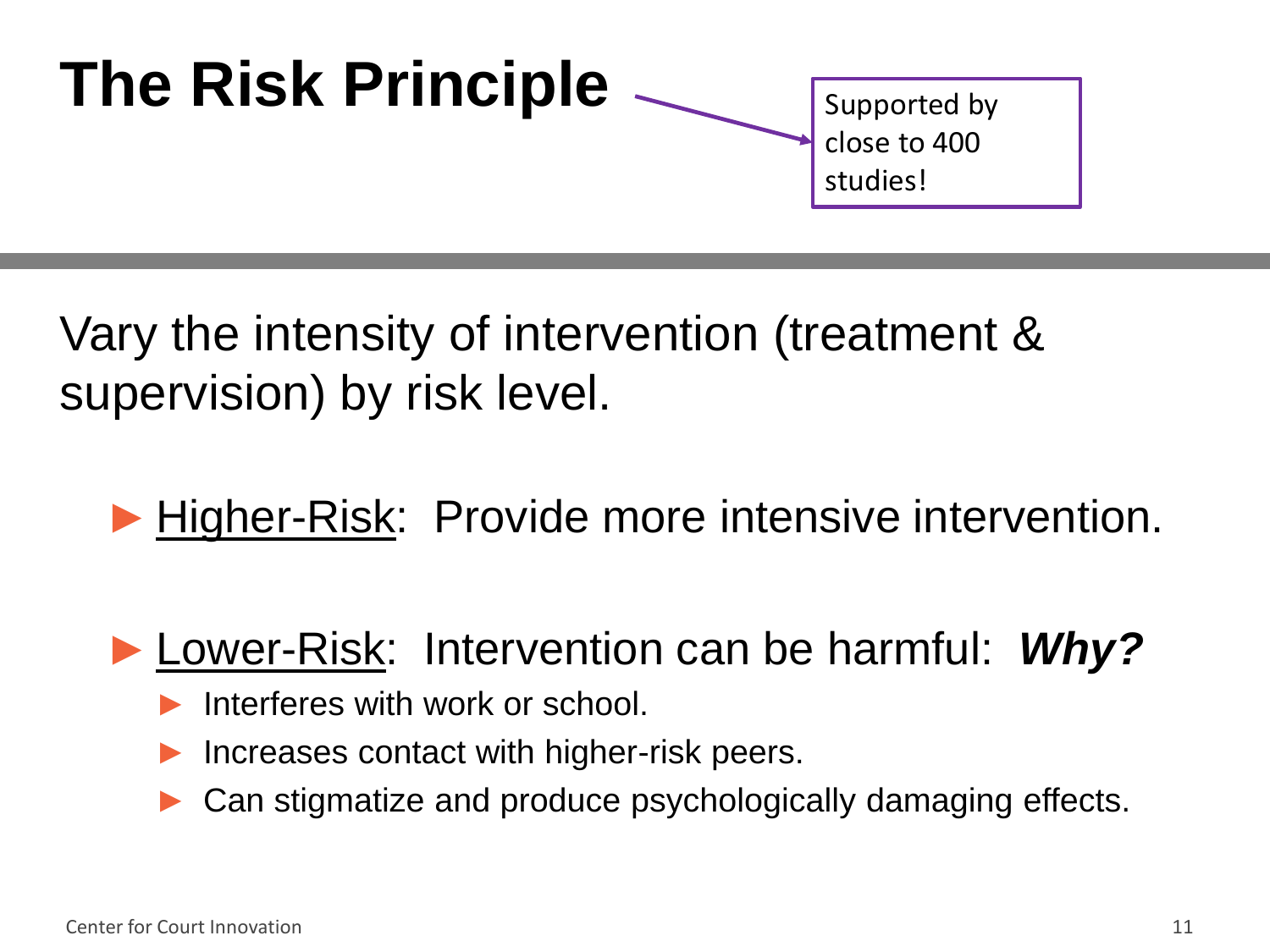### **Examples** *Negative Effects of Short-term Incarceration*

NYC:

► Net of other background factors, sentencing to jail *increases* **two-year re-arrest rate by** *7 percentage-points.* 

> Effects are strongest in the low-risk population

Kentucky:

► When detained for 2-3 days, defendants were **40% more likely to commit a new offense pretrial.** 

Kansas:

► Defendants who spent 15-30 days in jail pretrial had an **83% higher likelihood of a post-disposition offense.**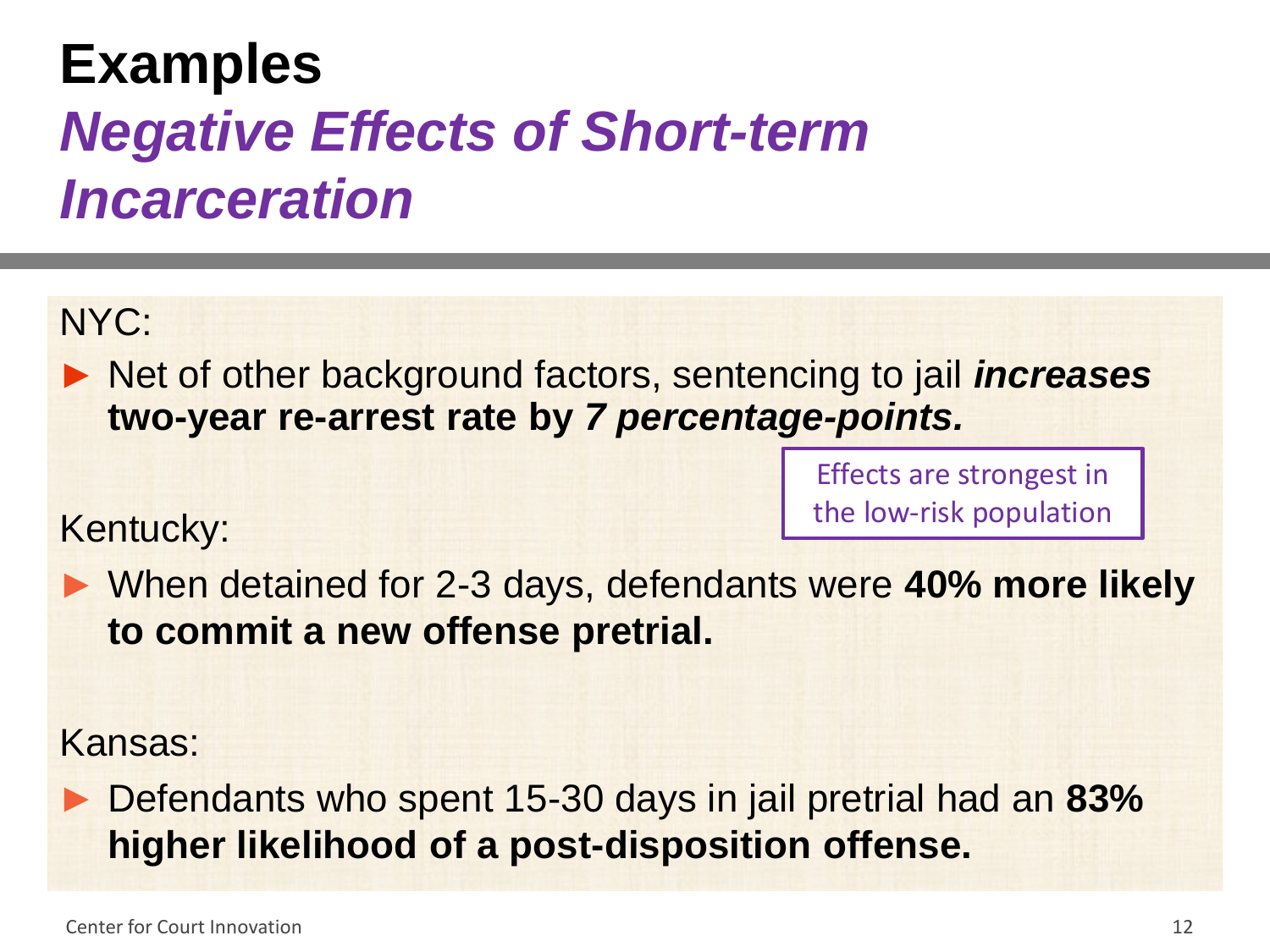### **Risk-Based Decision-Making in the Courtroom**

- ► **Minimal or Low Risk:** *Off-ramp* ASAP (e.g., pretrial release [ROR]; conditional discharge).
- ► **Moderate-to-Higher Risk:** *Supervision or treatment* at appropriate intensity (e.g., supervised release pretrial and alternatives to incarceration post-adjudication).
- ► **Moderate-High or High Risk for Violence:** Incarceration *if*  unable to supervise safely (e.g., pretrial detention).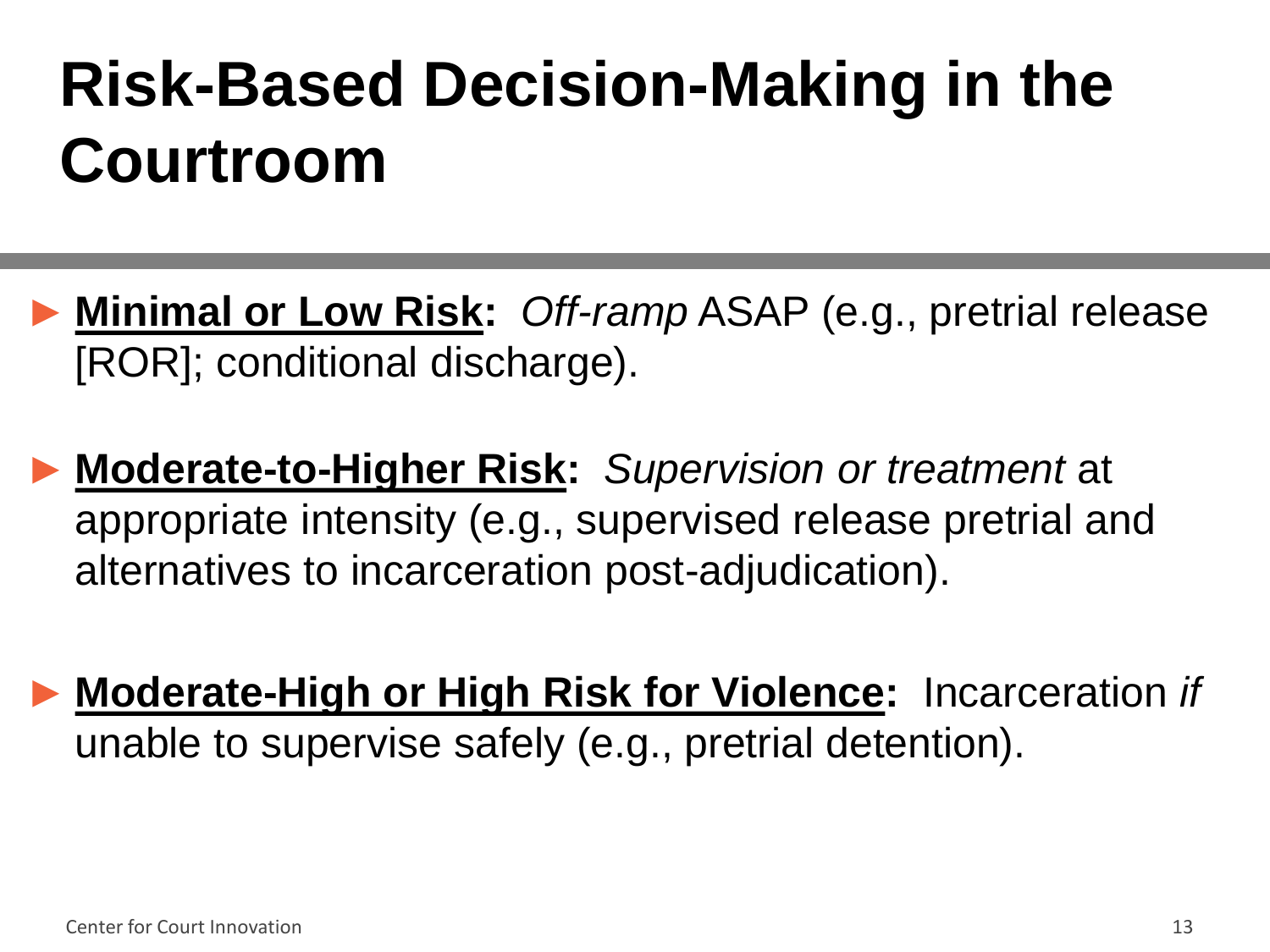The Basics

# **ASSESSING RISK**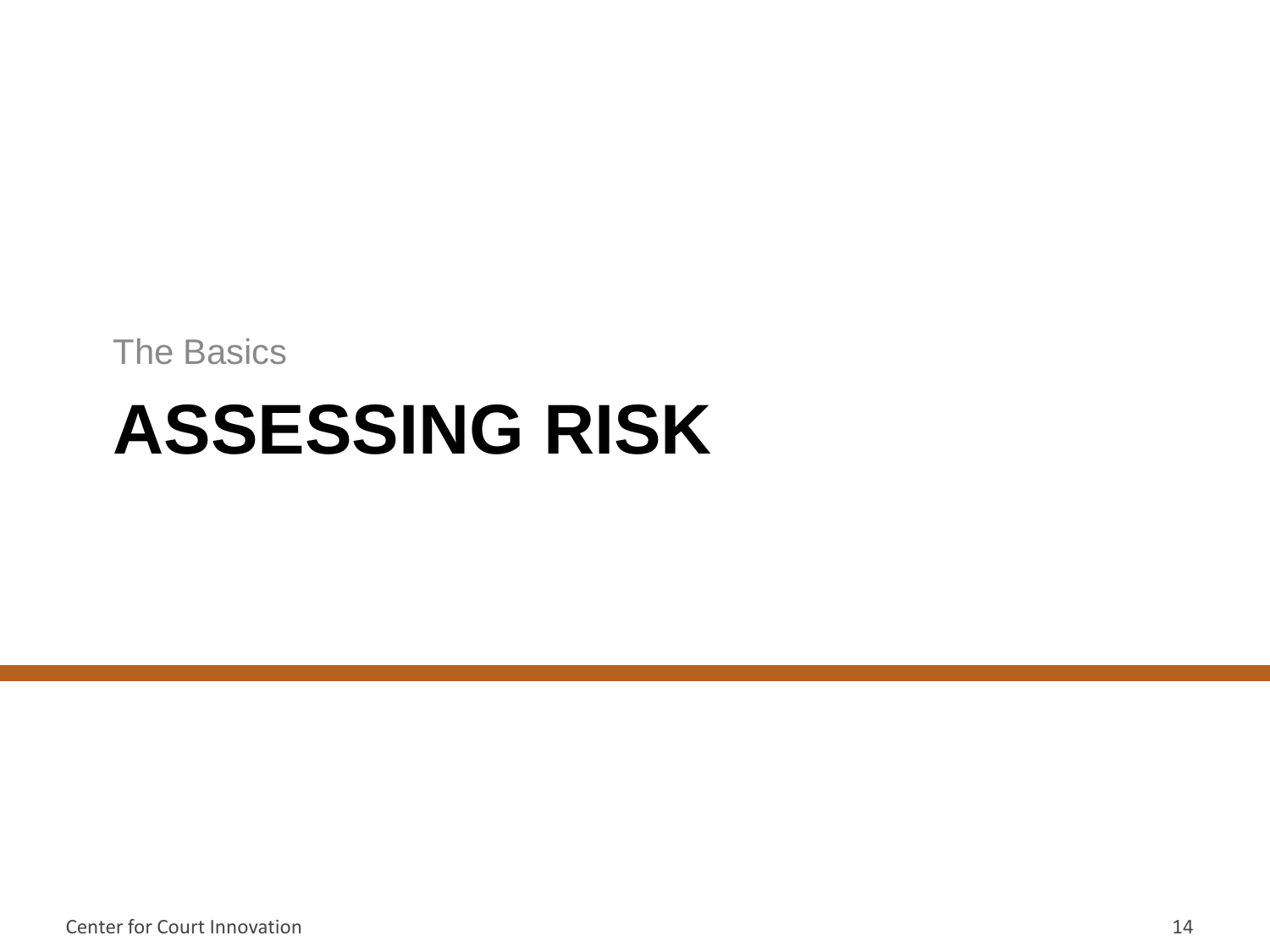### **Remember**

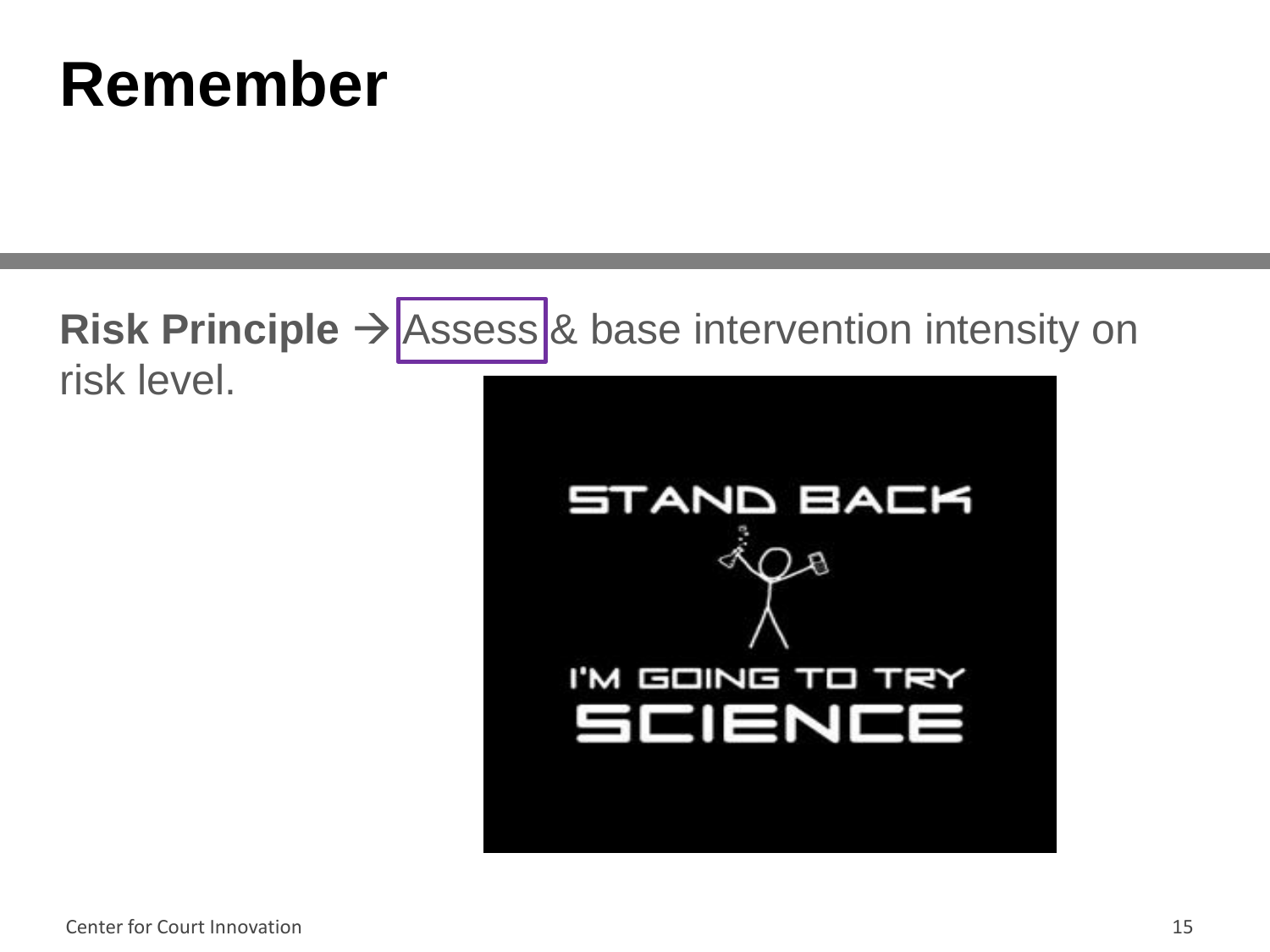### **What Determines Risk?**

The "Central Eight" Risk/Need Factors

- 1. Criminal History (arrest, conviction, noncompliance)—STATIC
- 2. Antisocial personality
- 3. Antisocial peers/associates
- 4. Criminal thinking
- 5. Family or marital factors
- 6. Lack of education/Poor employment history
- 7. Lack of pro-social leisure/recreational activities
- 8. Substance abuse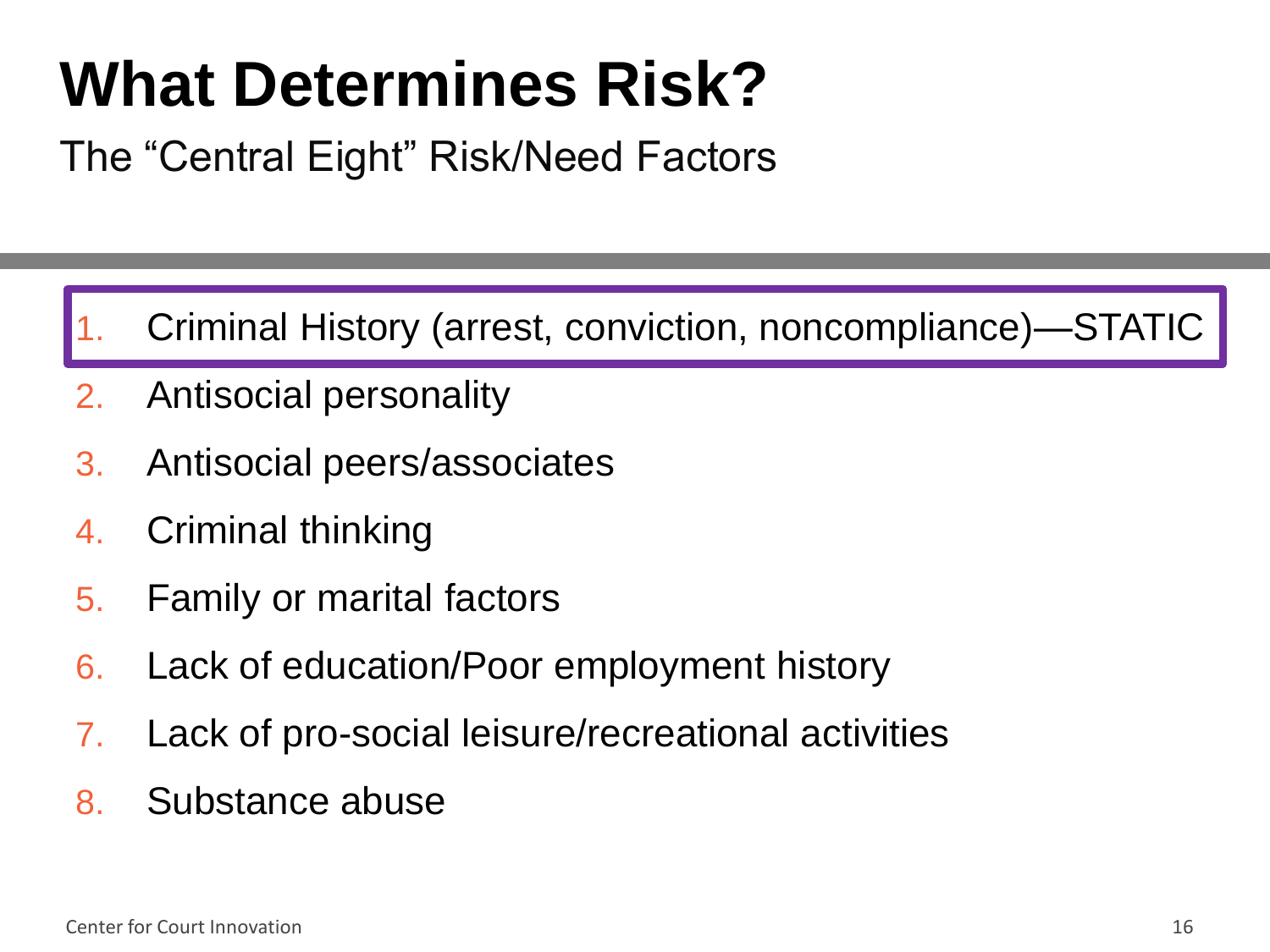### **Other Risk Factors with Strong Empirical Support**

- Residential Instability: Homelessness and mobility.
- **Younger Age** (STATIC): Crime peaks in late teens.
- **Male Sex** (STATIC): Men are higher risk than women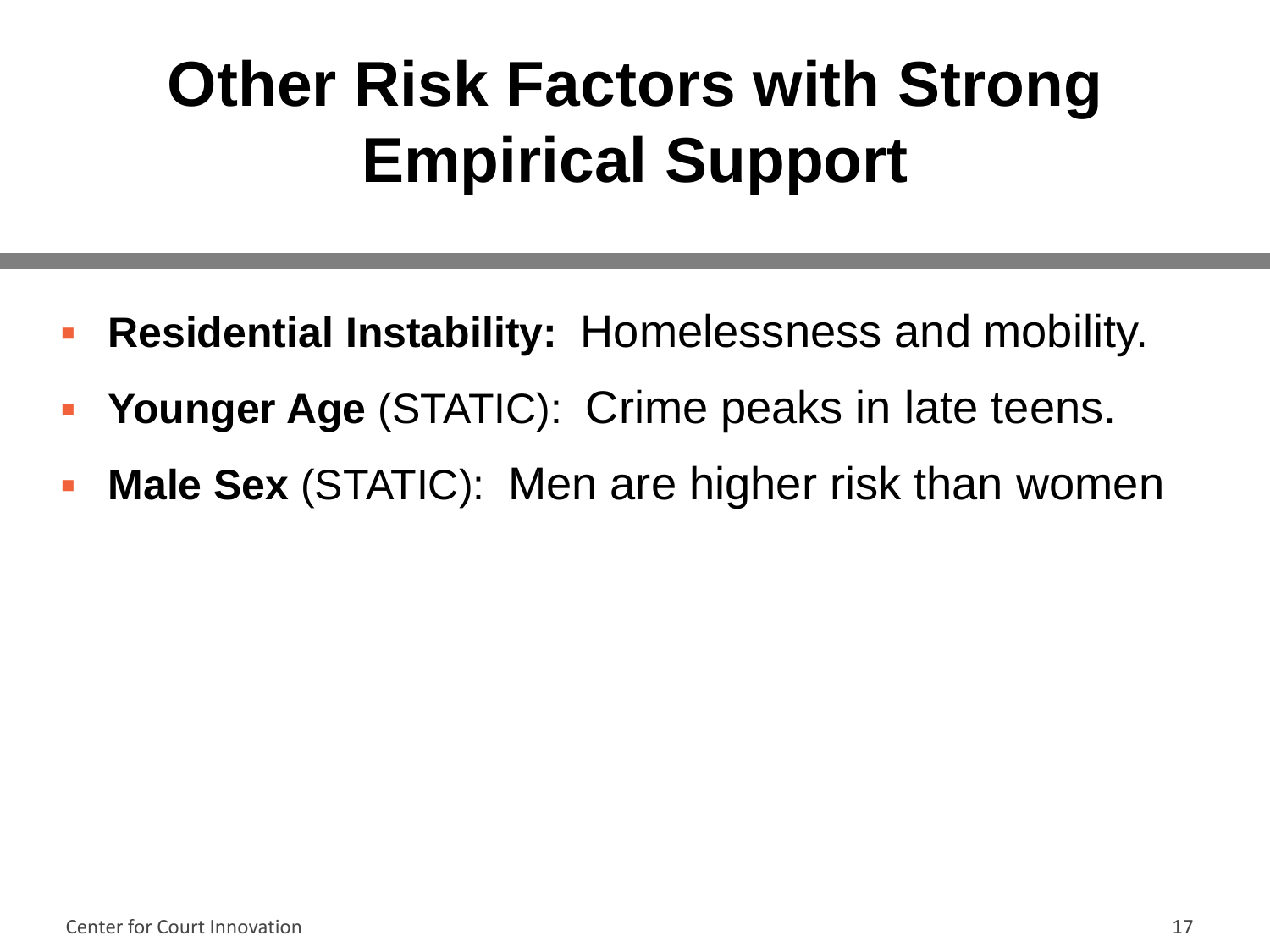### **Risk Factors**

#### **Static risk factors**

- ► **Criminal history**
	- $\blacktriangleright$  # of arrests
	- ► # of convictions
	- ► type of offenses
- ► Current charges
- ► Age at first arrest
- **Current age**

**Gender** 

#### **Dynamic risk factors**

- ► **Antisocial attitudes**
- ► **Antisocial friends & peers**
- ► **Antisocial personality pattern**
- ► Family/marital factors
- Lack of education/poor employment history
- ► Lack of pro-social leisure activities
	- ► Substance abuse

#### *What's missing from this list?*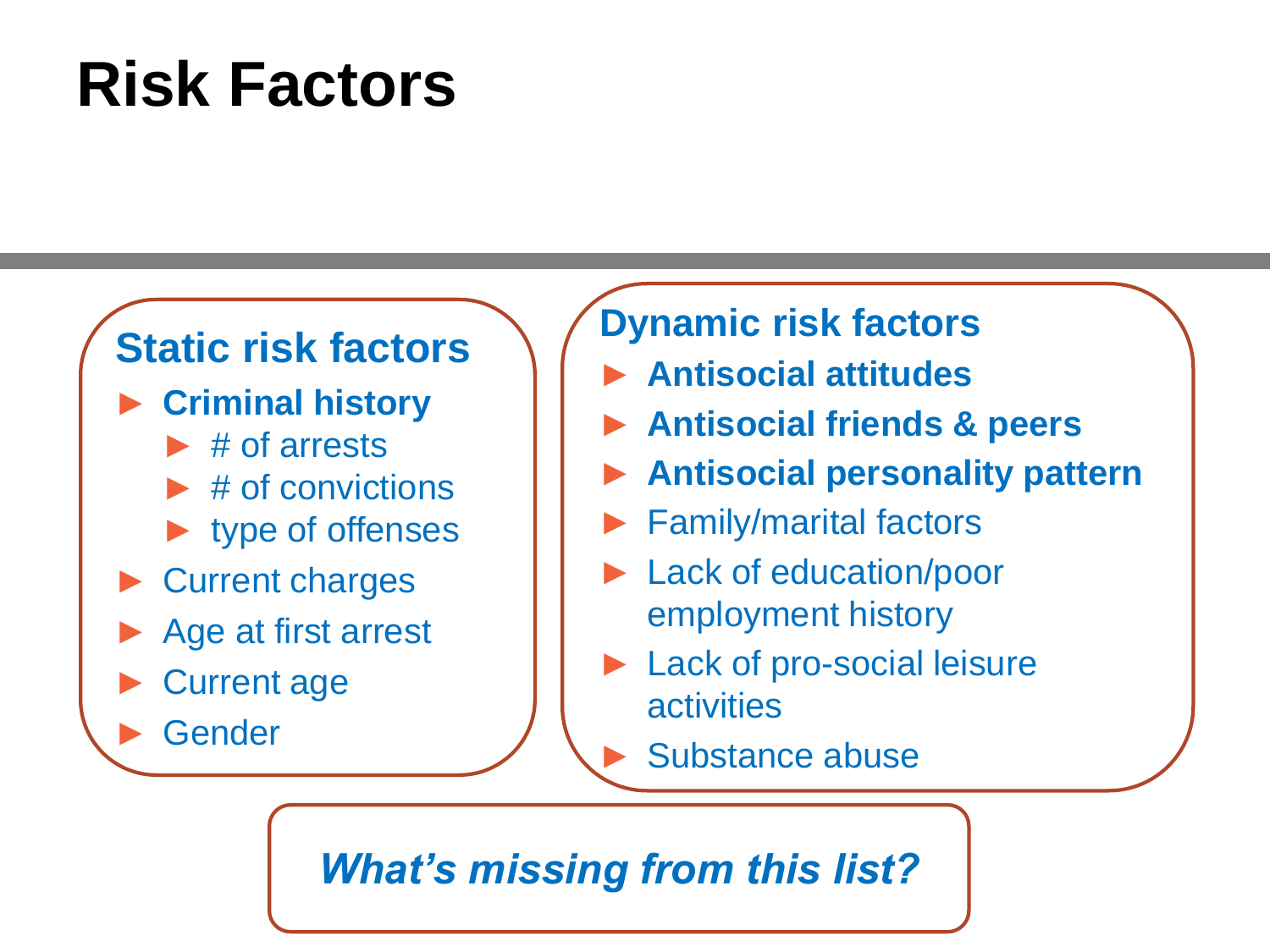### **Responsivity Factors: Necessary but not Sufficient**

### **Non-criminogenic needs, but recidivism-related**

| Psychosis/mania                 | <b>Medical needs</b>         |
|---------------------------------|------------------------------|
| Gender                          | <b>Primary language</b>      |
| <b>Trauma</b>                   | <b>Literacy level</b>        |
| Self-esteem                     | Homeless or eviction pending |
| <b>Anxiety</b>                  | <b>Learning disability</b>   |
| <b>Lack of parenting skills</b> |                              |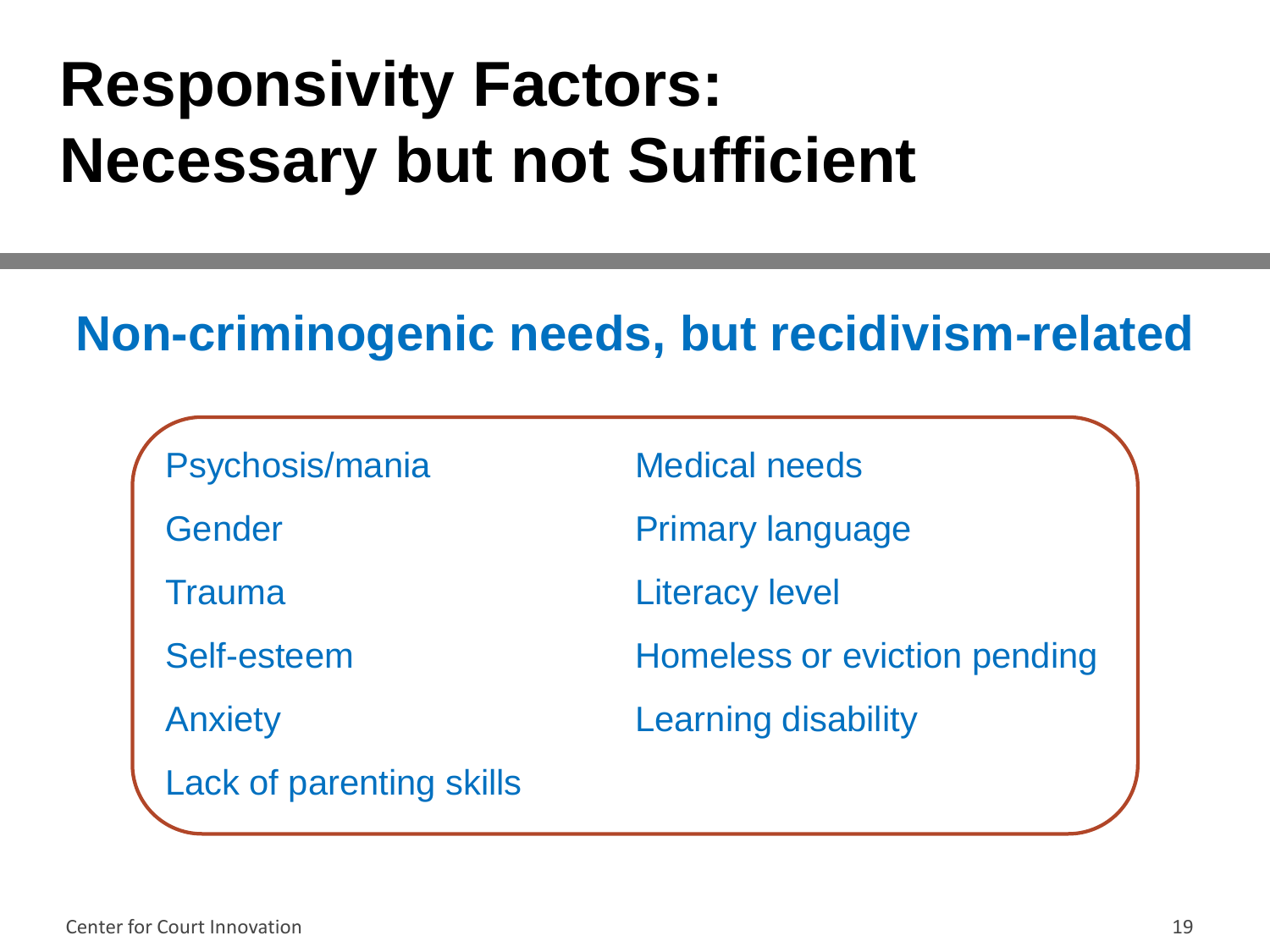#### **Legal Need**

|                              |      | <b>High Needs</b>                                                                                                                                                                                                                                                                                                                                                                                                                                                        | <b>Low Needs</b>                                                                                                                                                                                                                                                                                                                                                                                                                                                                                  |
|------------------------------|------|--------------------------------------------------------------------------------------------------------------------------------------------------------------------------------------------------------------------------------------------------------------------------------------------------------------------------------------------------------------------------------------------------------------------------------------------------------------------------|---------------------------------------------------------------------------------------------------------------------------------------------------------------------------------------------------------------------------------------------------------------------------------------------------------------------------------------------------------------------------------------------------------------------------------------------------------------------------------------------------|
| <b>Risk of</b><br><b>Re-</b> | High | <b>High Risk &amp; High Needs</b><br>Menu of mid-length interventions:<br>Cognitive-behavioral therapy (CBT) models,<br>e.g., T4C, MRT;<br>Social services (e.g., employment, GED,<br>$etc.$ );<br>Trauma-focused models (e.g., Seeking<br>$\blacktriangleright$<br>Safety); and/or<br>Intensive supervision (e.g., HOPE)<br>Treatment court programs, e.g., healing to<br>wellness court, mental health court, hybrid<br>models<br>Voluntary social & clinical services | <b>High Risk &amp; Low Needs</b><br>Brief interventions (e.g., Restorative Justice, a 3- or 5-<br>session intervention based on procedural justice<br>principles, CBT, and trauma-informed practices)<br>Menu of rolling interventions, 6 Sessions+<br>Exact # of mandated sessions responsive to "going"<br>➤<br>rates"/legal proportionality;<br>Approximates the mid-length intervention models<br>available for high risk & high leverage (e.g., MRT)<br>Voluntary social & clinical services |
| <b>Offense</b>               | Low  | Low Risk & High Needs<br>Evidence-informed community-supervision model •<br>(e.g., the NYC supervised release model):<br>Individual sessions (to avoid peer contagion<br>➤<br>effects);<br>Incorporates a range of practices (e.g.,<br>$\blacktriangleright$<br>procedural justice principles, Motivational<br>Interviewing)<br>Voluntary social & clinical services                                                                                                     | Low Risk & Low Needs<br>Meaningful community service, with sites selected in<br>collaboration with community-based organizations<br>Brief educational groups (1- or 2-session models)<br>Voluntary social & clinical services                                                                                                                                                                                                                                                                     |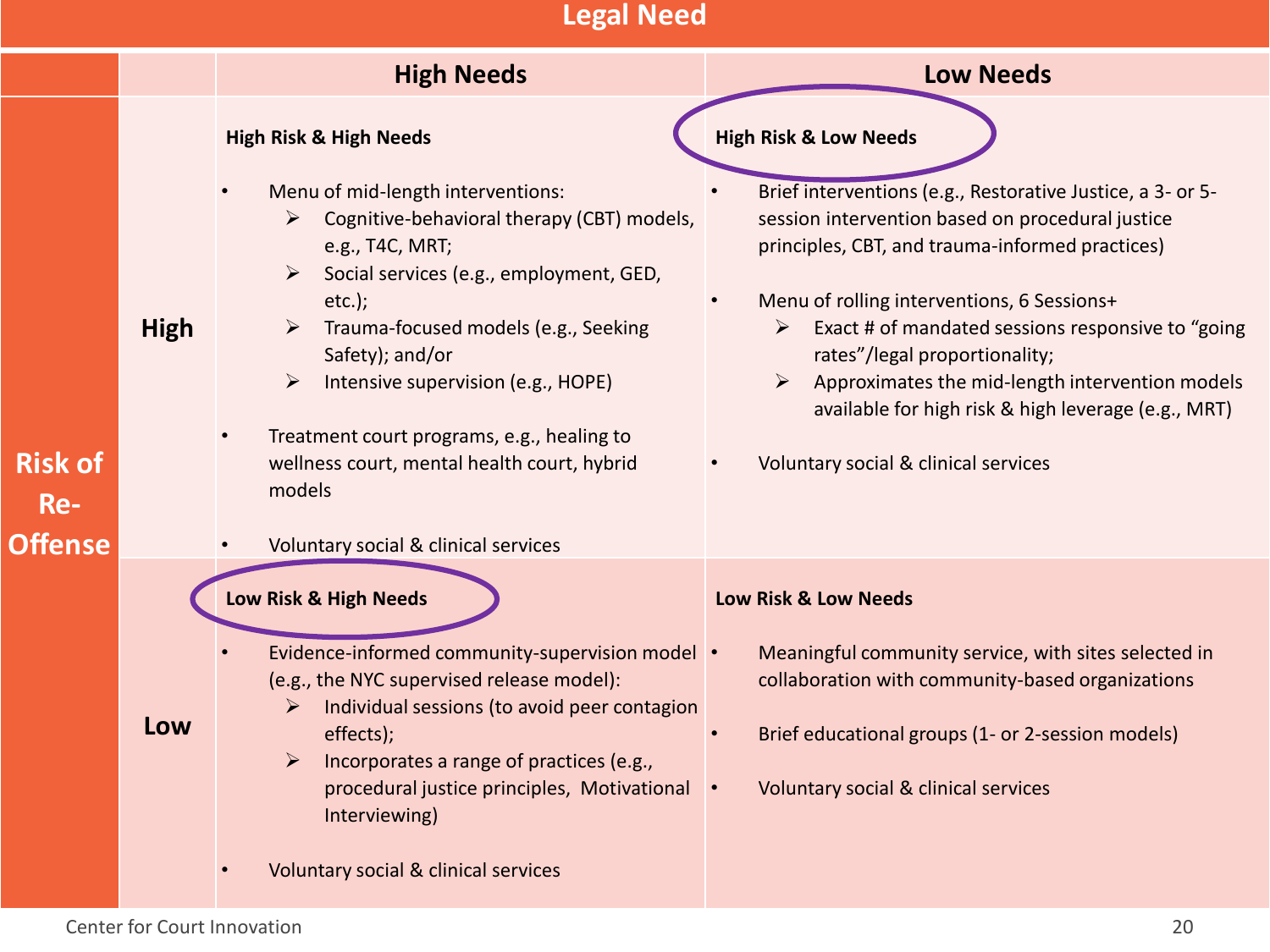### **ATI & Risk Need Responsivity?**

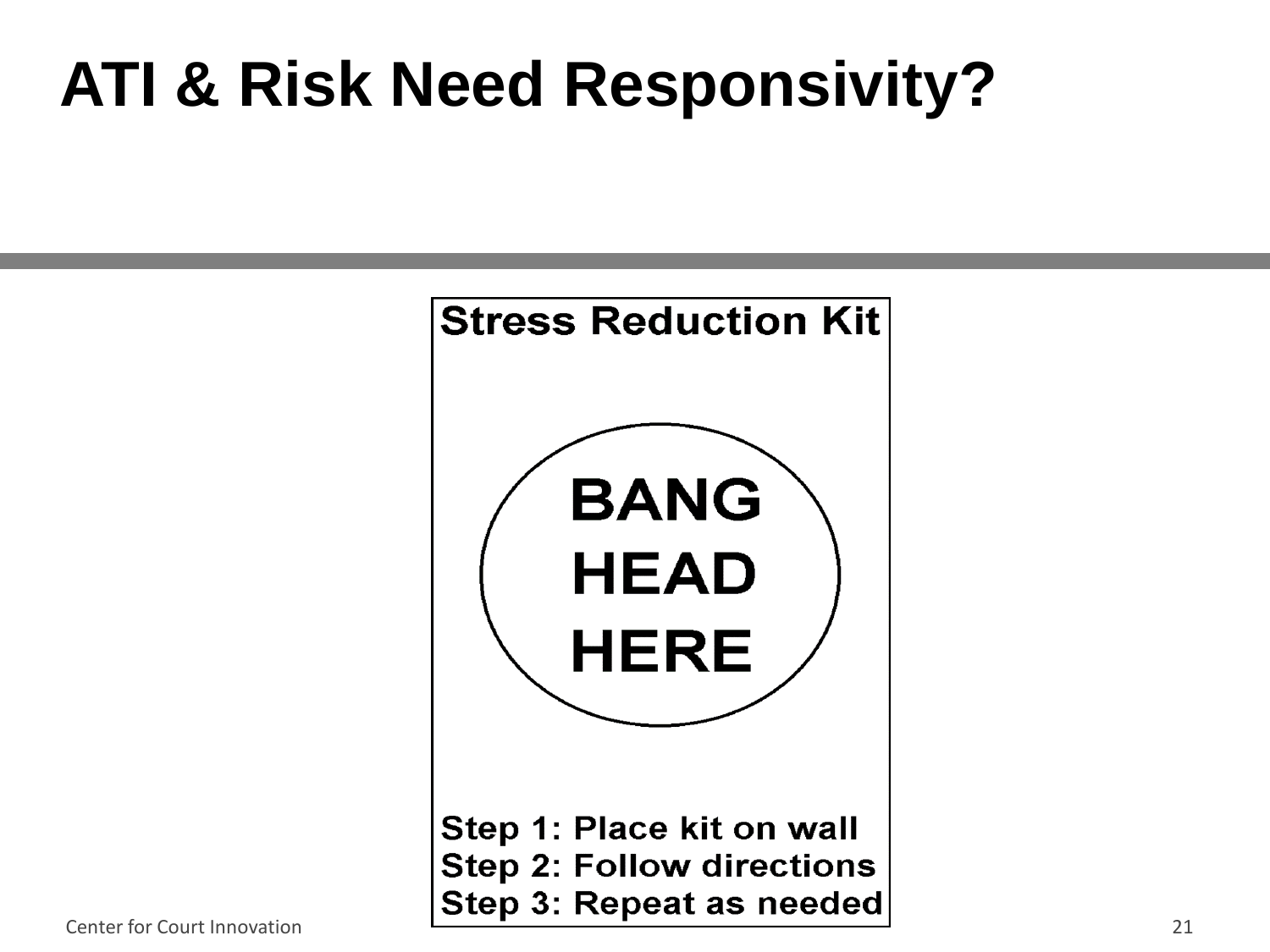### **Old School Risk Assessment**

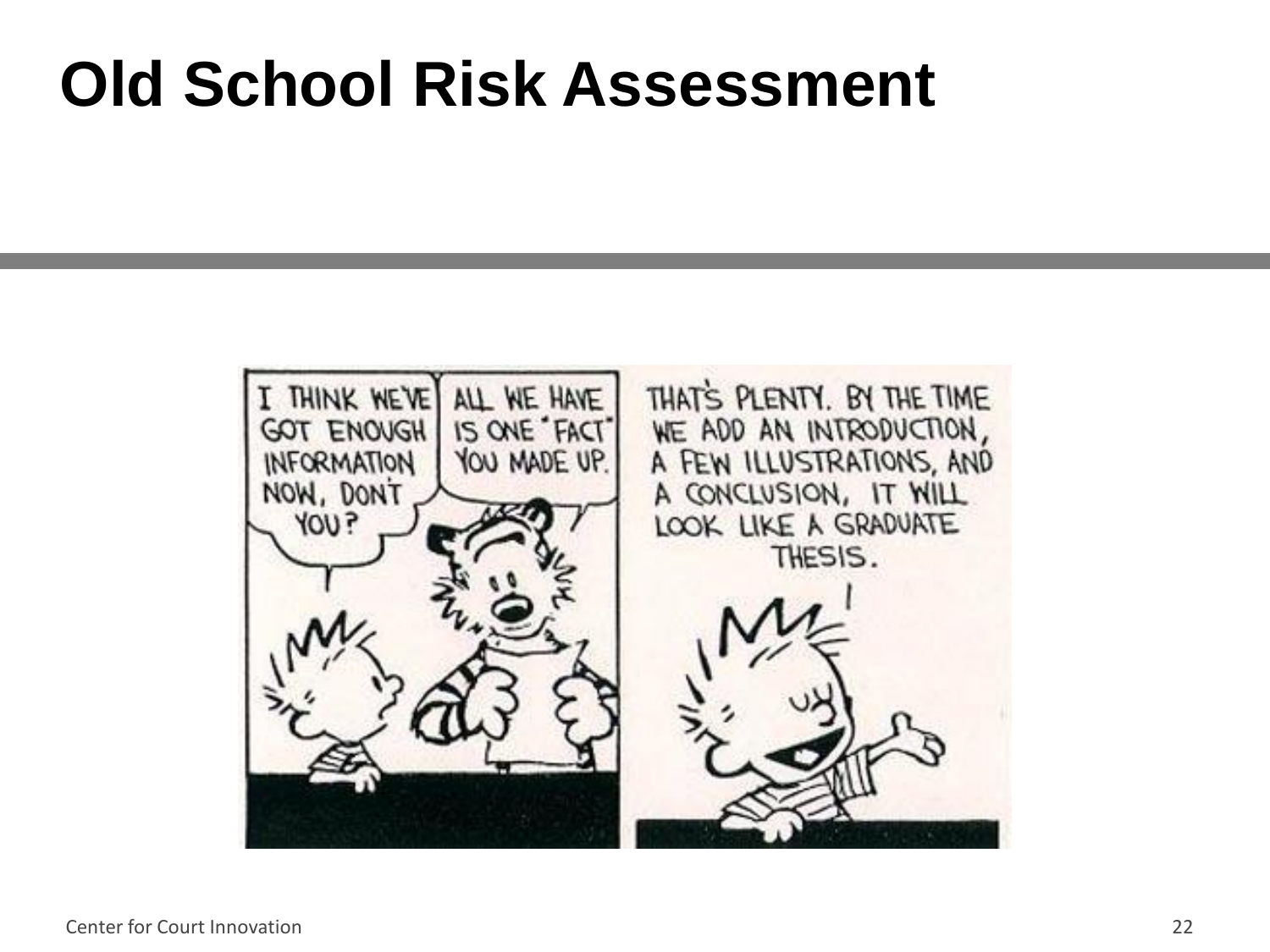# **Risk Assessment 201**

#### //Maximum number of iterations kmax Link index. Start from last link

#### //Iteration count

//Daing Rg. (6.52

▶ Involves the retrospective use of statistics to create evidence-based classifications (e.g., low-, moderate-, and high-risk).

#### Compute o.

Imput:

 $-10$ 

X –

Ι.

ı.

ι.

▶ Specific algorithms can vary significantly across risk assessment instruments.

Perform angle-axis rot tion (81, 01) of link i Compute the new position of E

**There are good tools!**

 $i = i-1$ //Next 11 **And not-so-good tools!** 4. IF(k>kmax)STOP //Maximum iterations exceeded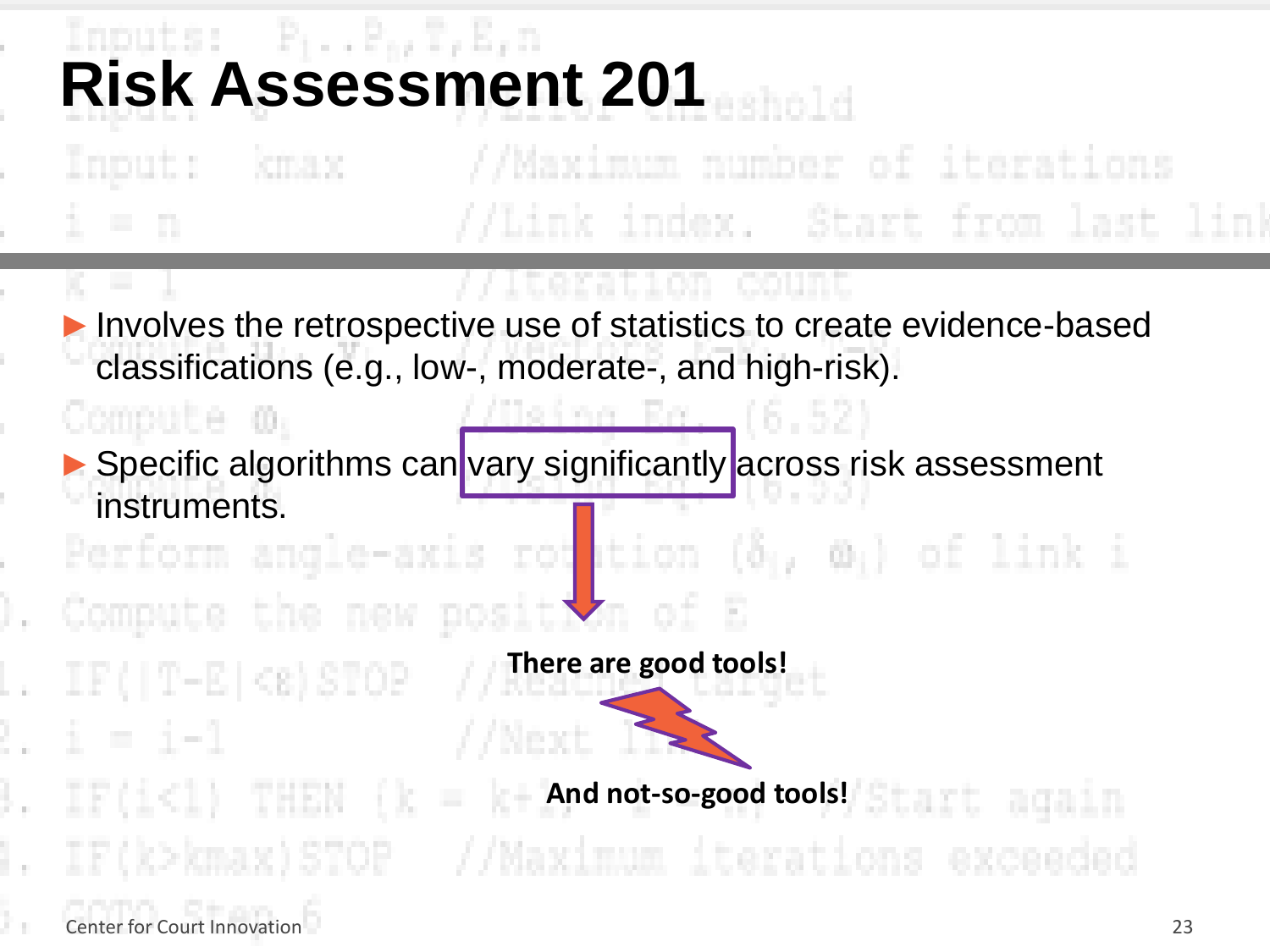### **Looking Under the Hood**

- ►Validity: A tool is "validated" when…
	- ► The scores and categories it produces are shown to be statistically associated with recidivism.
- ▶ Accuracy: Even among validated tools, some are more accurate than others.
	- ► Some tools are less likely to misclassify (produce "false positives").
	- ► The AUC statistic measures accuracy. Higher than .7 is good by industry standards.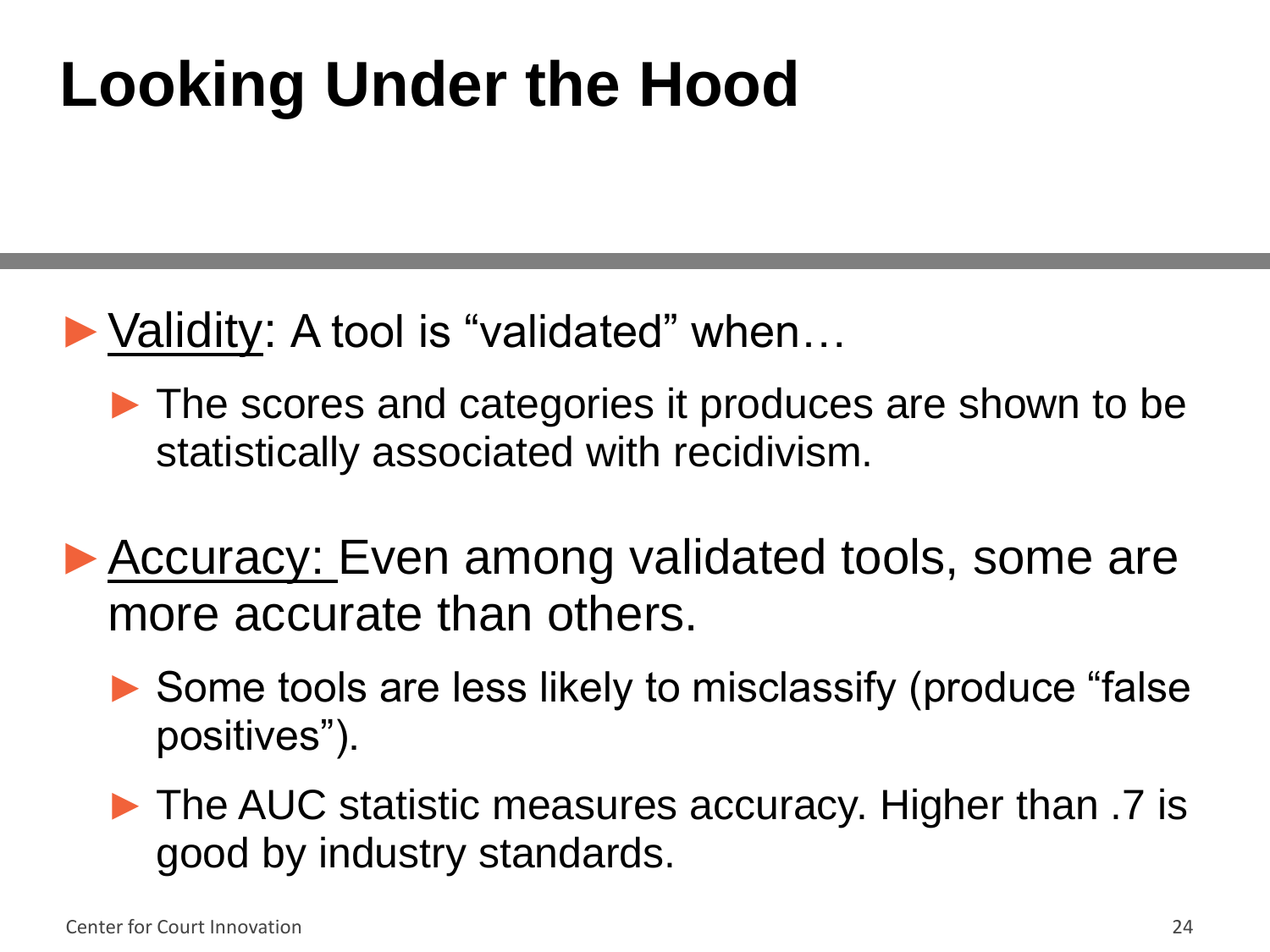Bringing it all back home

# **USE OF RNR TOOLS IN INDIAN COUNTRY**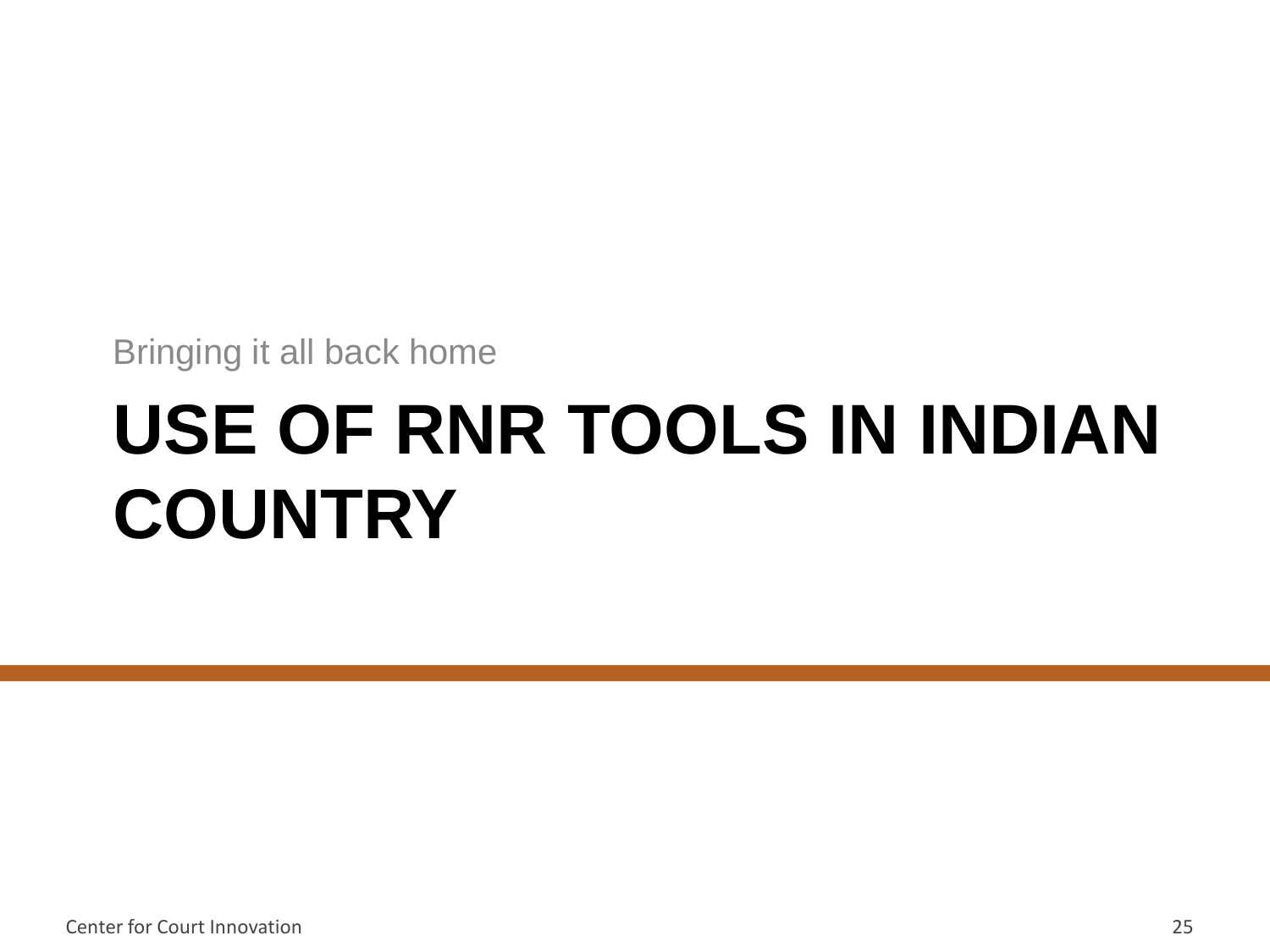#### **Supreme Court rules on controversial risk** assessment tests accused of bias against **Indigenous offenders**



Tests used to determine inmates' security and parole accused of 'cultural bias' against Indigenous offenders

CBC Radio · June 13

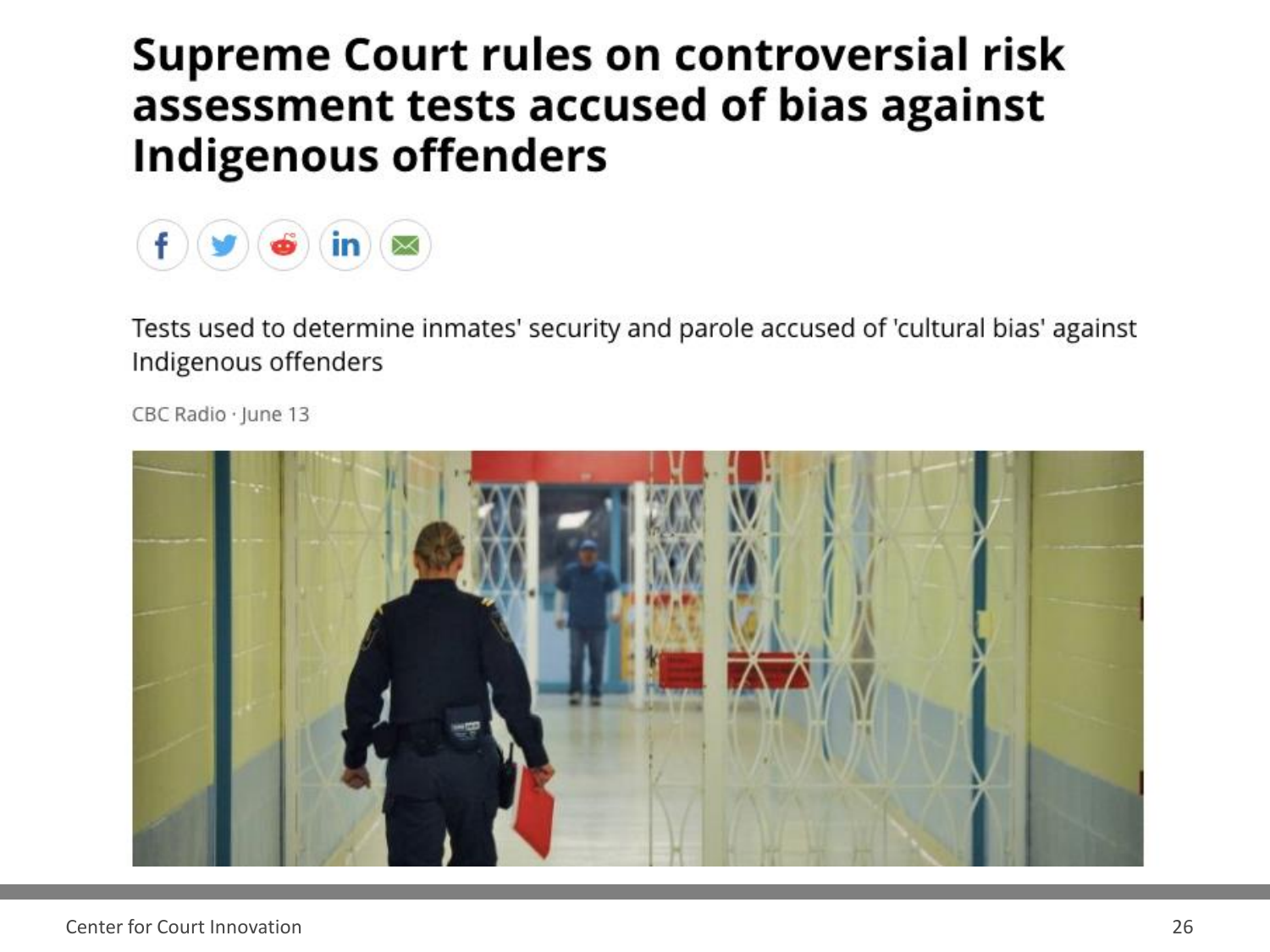## **Challenges with RNR tools in Indian Country**

#### ► Tools and algorithms are based on local population

- ► Tools work best when adapted to their locality
- Few studies have been done with specifically American Indian or Alaskan Native populations

#### ► What tools lack

- ► Questions about cultural identity and cultural connectedness
- Culture as a protective factor
- Questions about historical trauma

#### ► *What does this mean for the use of existing tools in Indian Country?*

Center for Court Innovation 27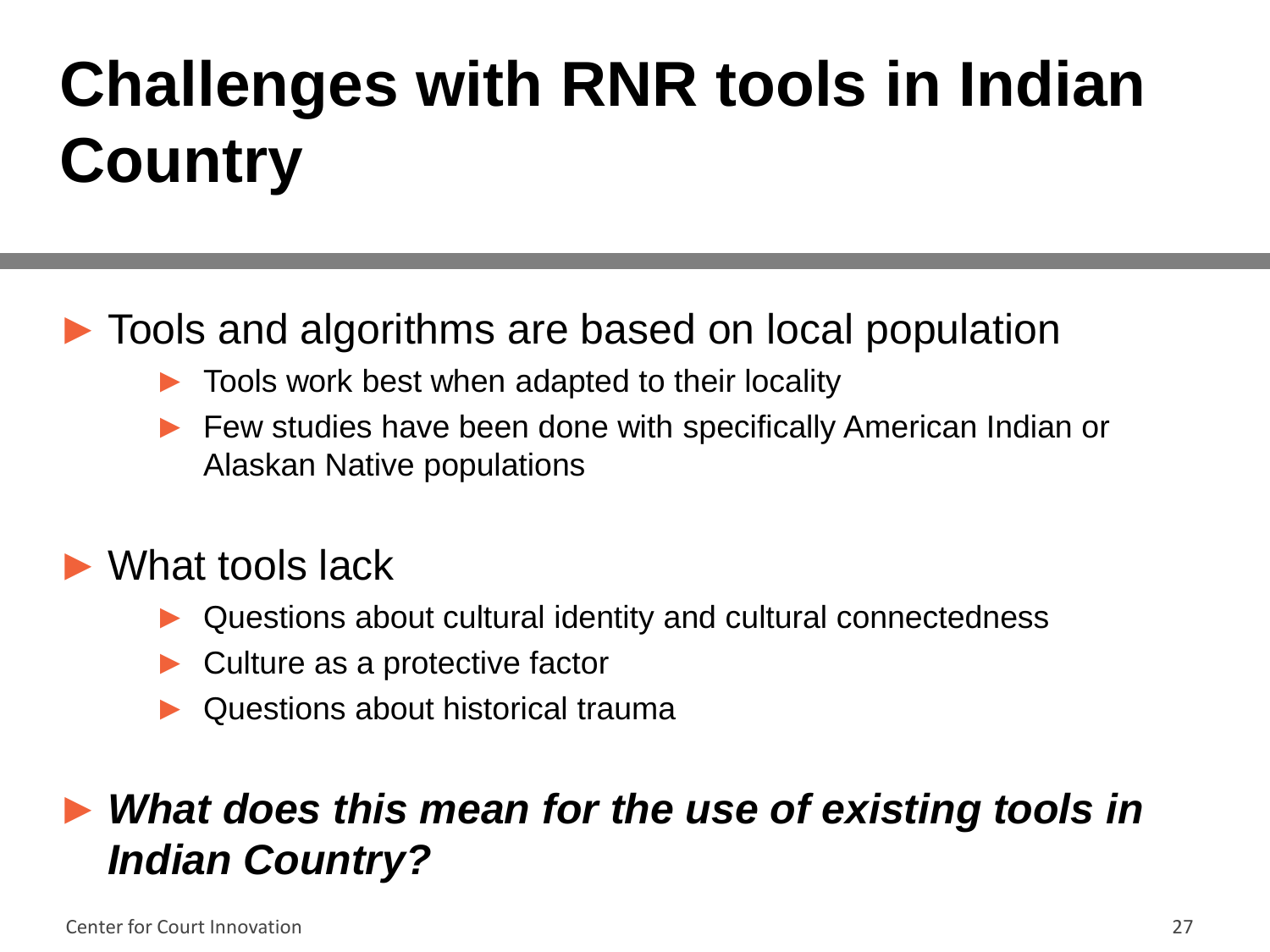### **Racial and RNR**

#### ▶ Racial & Ethnic Disparities

► Risk assessment has the potential to reduce or exacerbate disparities (research supports both outcomes).

#### ► Criminal history/higher risk scores correlate with race

- ► Each factor should be isolated to ensure domains are racially neutral
	- ► Avoid "overclassifying" racial groups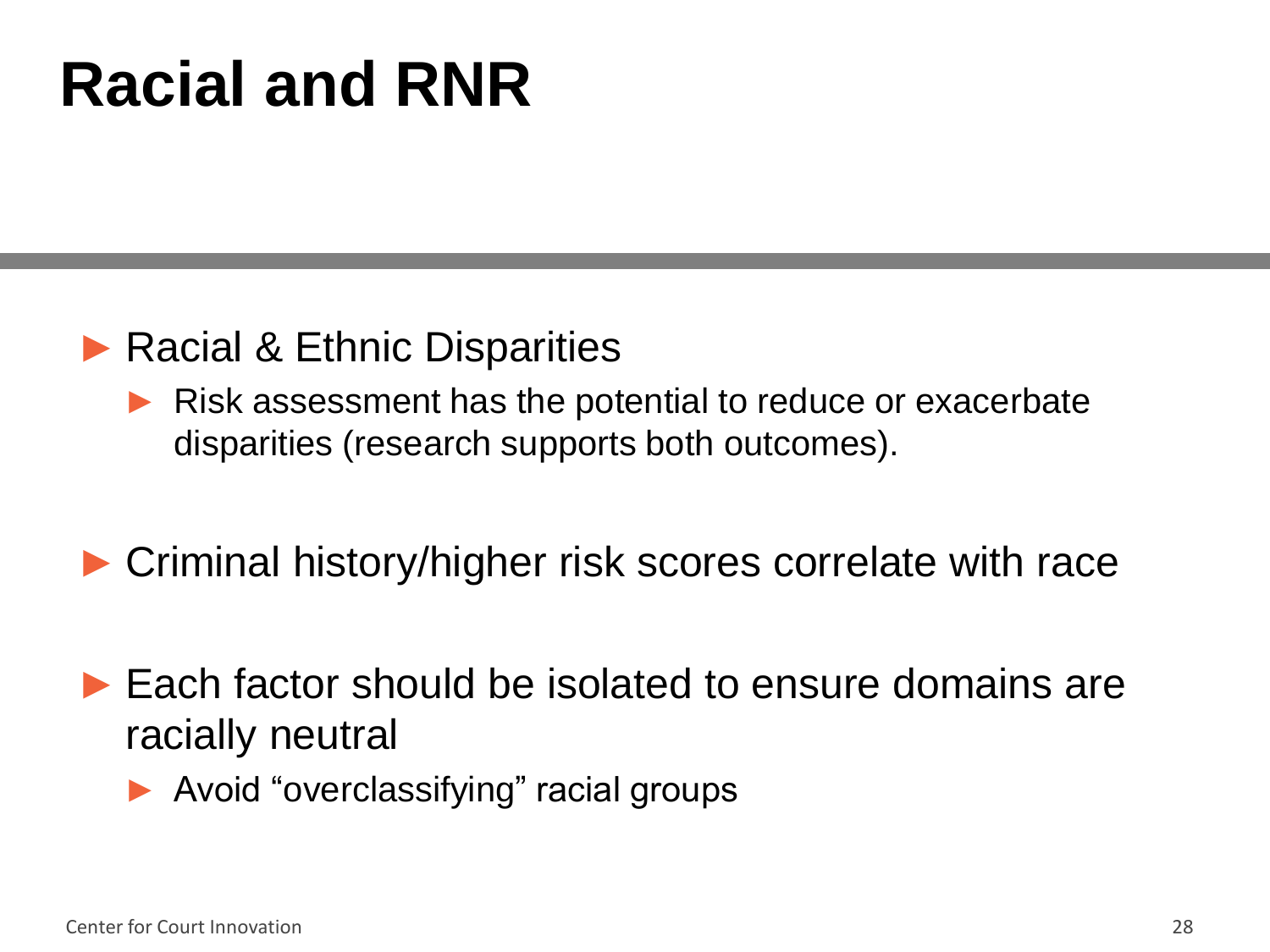### **Racial Equity in Risk Assessment** *Two Aspects*

- ▶ Predictive equity.
	- ► The tool is equally accurate in its classification of different racial & ethnic groups.
- ► Minimized "impact disparities."
	- ▶ On average, different groups are similar in terms of risk scores, categories & underlying factors.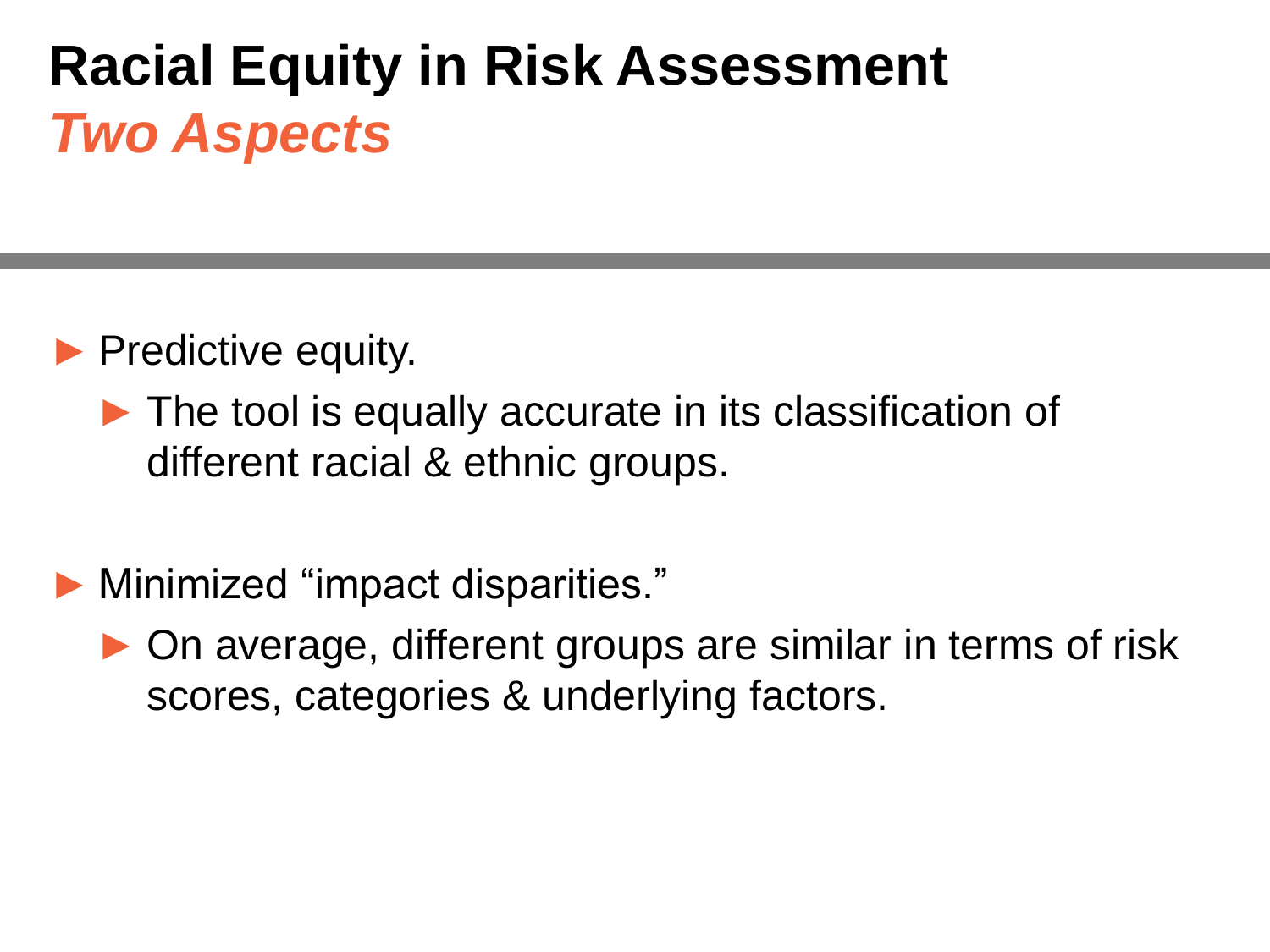### **CCAT in the Misdemeanor Population**



Center for Court Innovation 30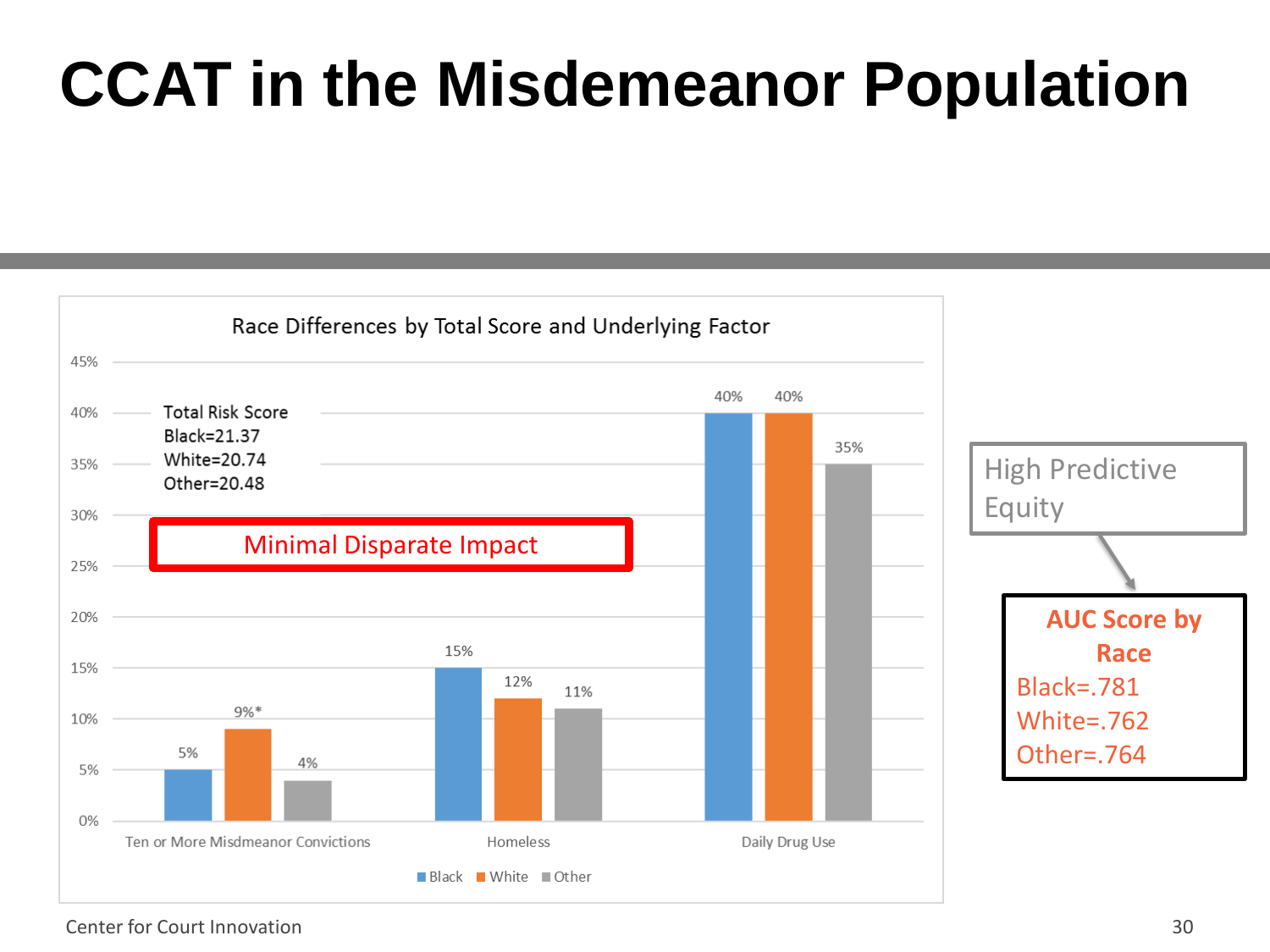### **COMPAS in Mental Health Courts**

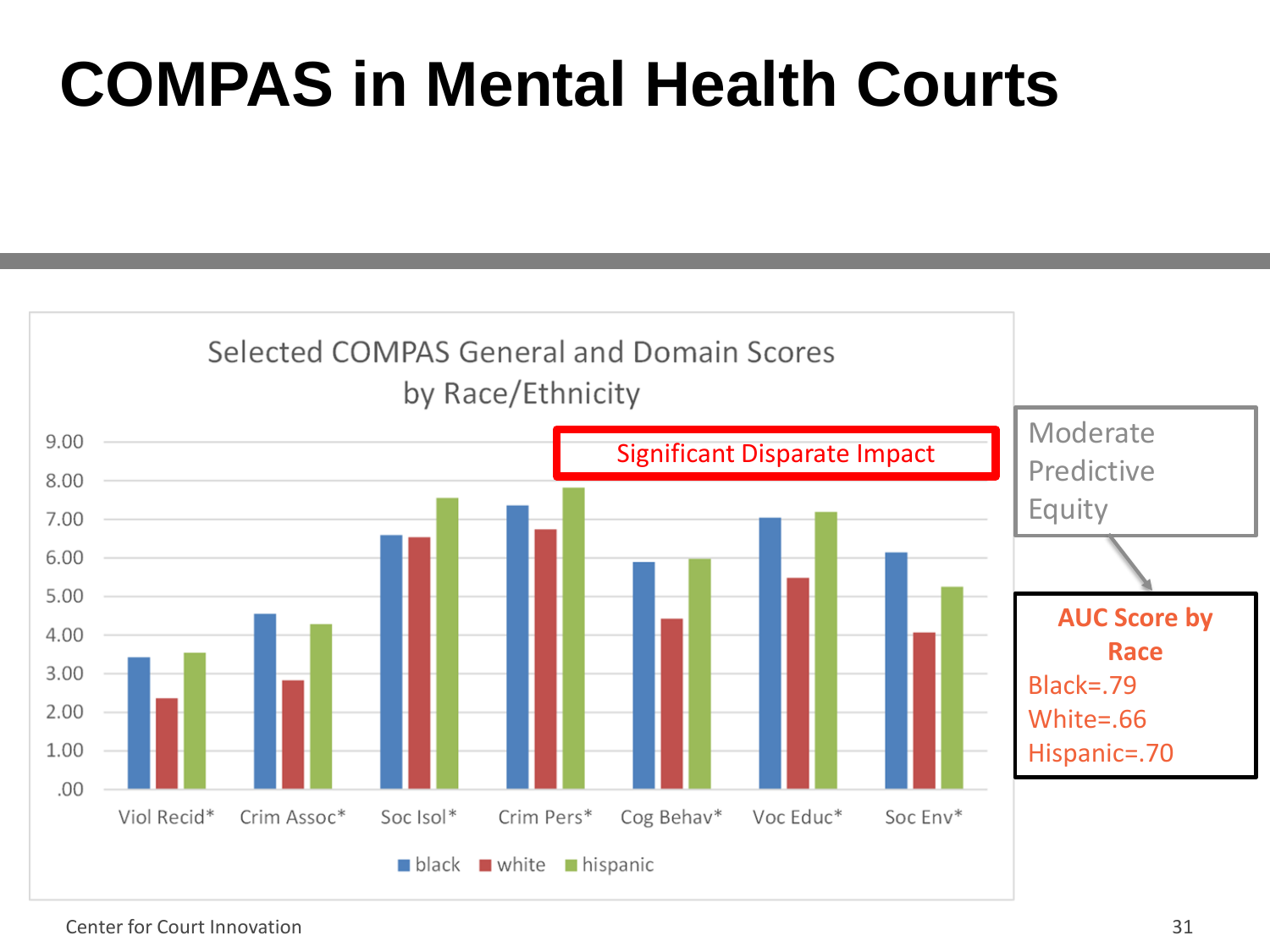### **The Future**

- ► More research needs to be done!
- ► CCI and the Public Defender's Office Confederated Tribes of Salish and Kootenai seek to address this gap.
	- ▶ Research risk/needs/responsivity factors
	- Develop an RNR tool for tribal courts
- ► Call to Action! ▶ Please fill out our survey